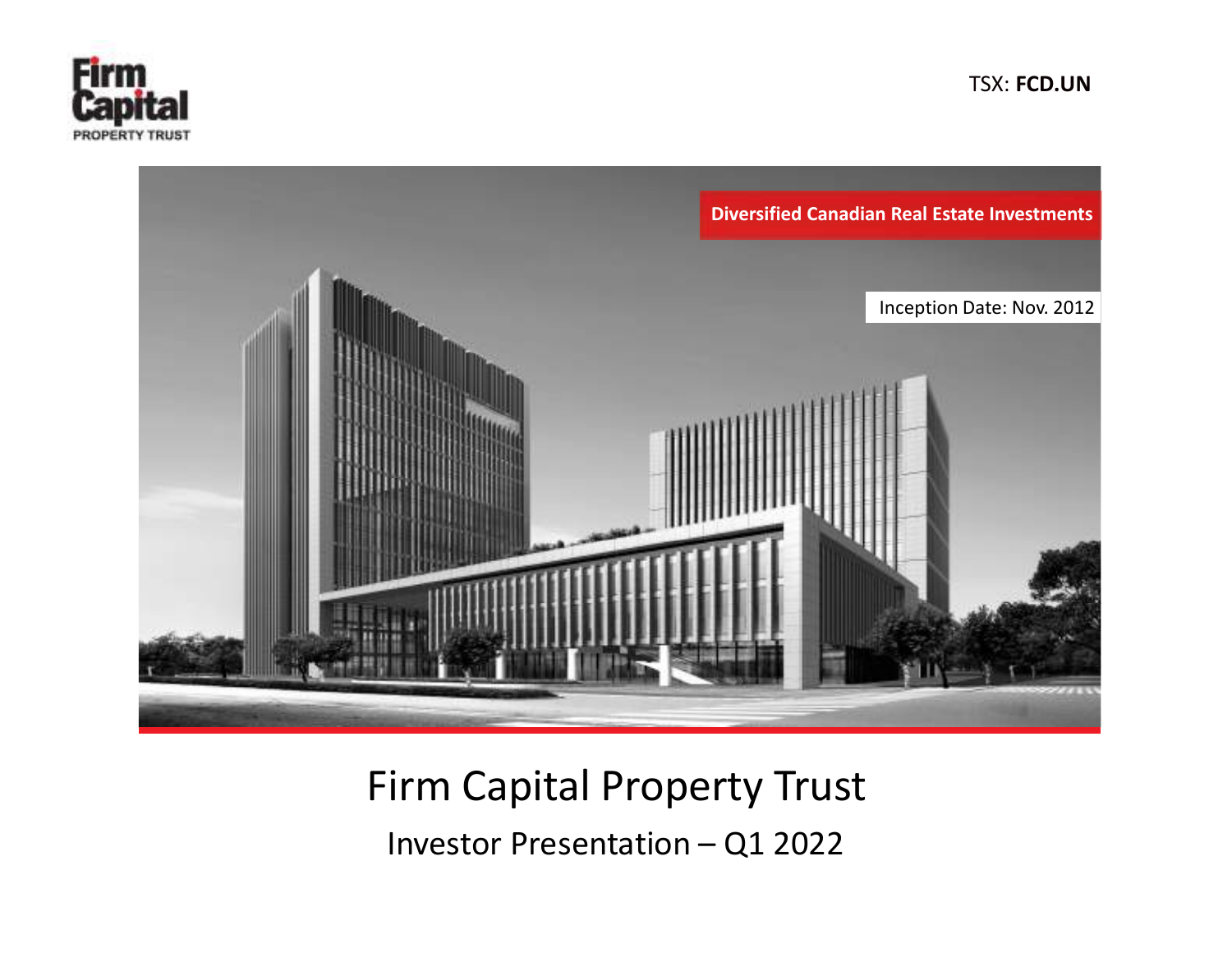#### Content

| <b>INTRODUCTION</b>                | 3              | APPENDICES:                |    |
|------------------------------------|----------------|----------------------------|----|
| <b>HISTORY</b>                     | 4              | <b>ACQUISITION HISTORY</b> | 20 |
| FIRM CAPITAL ADVANTAGE             | 5              | <b>BOARD OF TRUSTEES</b>   | 21 |
| <b>INVESTMENT HIGHLIGHTS</b>       | 6              | <b>MANAGEMENT TEAM</b>     | 22 |
| <b>BENEFIT TO UNITHOLDERS</b>      | $\overline{7}$ | <b>CONTACT INFORMATION</b> | 23 |
| TARGETED ASSET CLASSES             | 8              | <b>DISCLAIMER</b>          | 24 |
| PORTFOLIO OVERVIEW                 | 9              |                            |    |
| <b>TENANT SUMMARY</b>              | 10             |                            |    |
| DISCIPLINED EQUITY STRATEGY        | 11             |                            |    |
| TOTAL RETURN ON INVESTMENT         | 12             |                            |    |
| PORTFOLIO GROWTH                   | 13             |                            |    |
| <b>DISTRIBUTION GROWTH</b>         | 14             |                            |    |
| NET ASSET VALUE GROWTH             | 15             |                            |    |
| Q1/2022 FINANCIAL HIGHLIGHTS       | 16             |                            |    |
| <b>GRADUATION TO TSX FROM TSXV</b> | 17             |                            |    |
| 2022 OUTLOOK                       | 18             |                            |    |

#### APPENDICES:

| <b>ACQUISITION HISTORY</b> | 20 |
|----------------------------|----|
| <b>BOARD OF TRUSTEES</b>   | 21 |
| MANAGEMENT TEAM            | 22 |
| <b>CONTACT INFORMATION</b> | 23 |
| <b>DISCLAIMER</b>          | 24 |
|                            |    |
|                            |    |
|                            |    |
|                            |    |
|                            |    |
|                            |    |
|                            |    |
|                            |    |
|                            |    |
|                            |    |

**Firm Capi** PROPERTY TRUST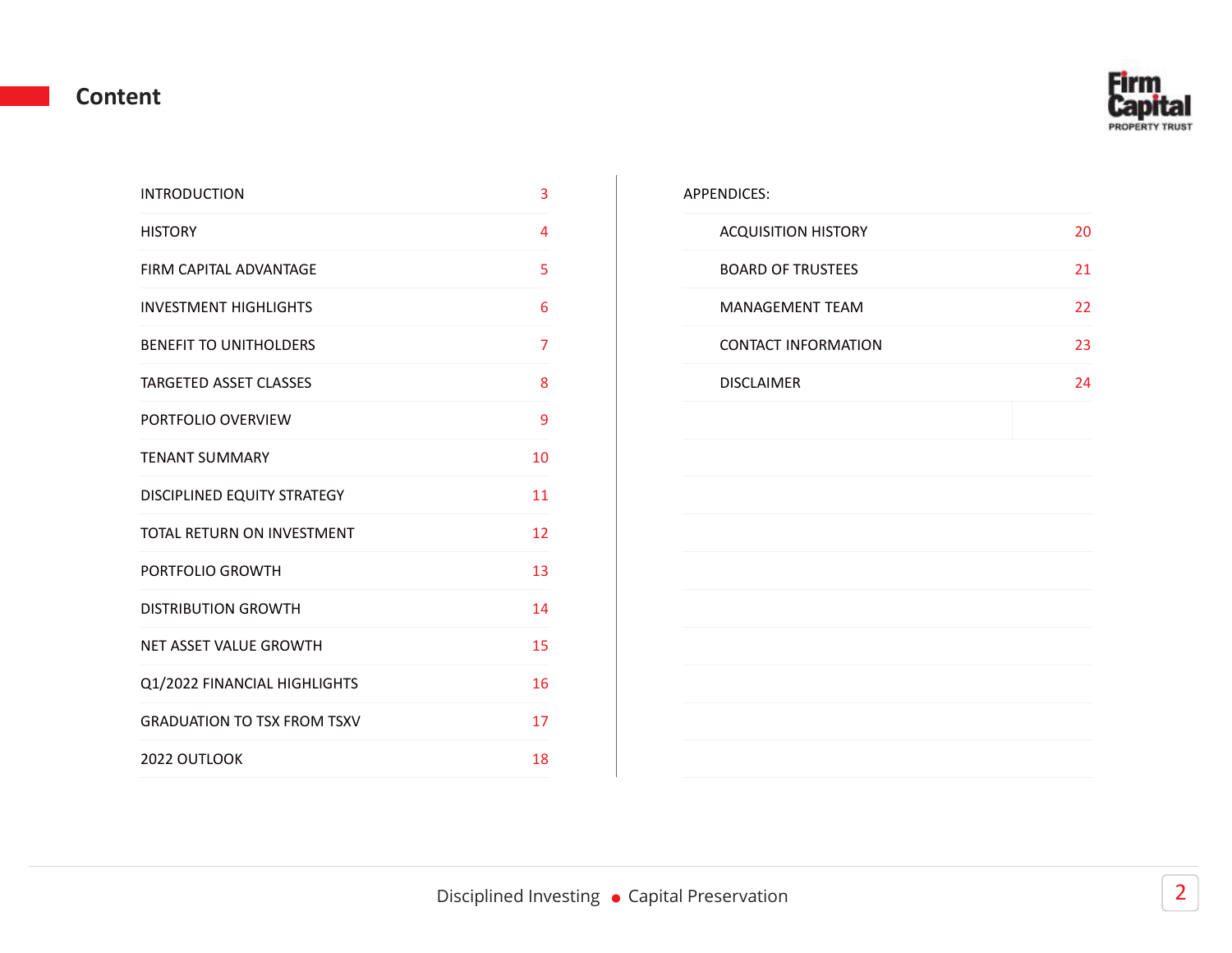#### Introduction



**Firm**<br>Firm Capital operates as a boutique real estate and financial services equity investment company deploying capital<br>opportunistically between debt and equity in the real estate private and public markets across Canad **Circuit Conduction**<br>Firm Capital operates as a boutique real estate and financial services equity investment company deploying capital<br>opportunistically between debt and equity in the real estate private and public market

Operating in the same industry for over 35 years

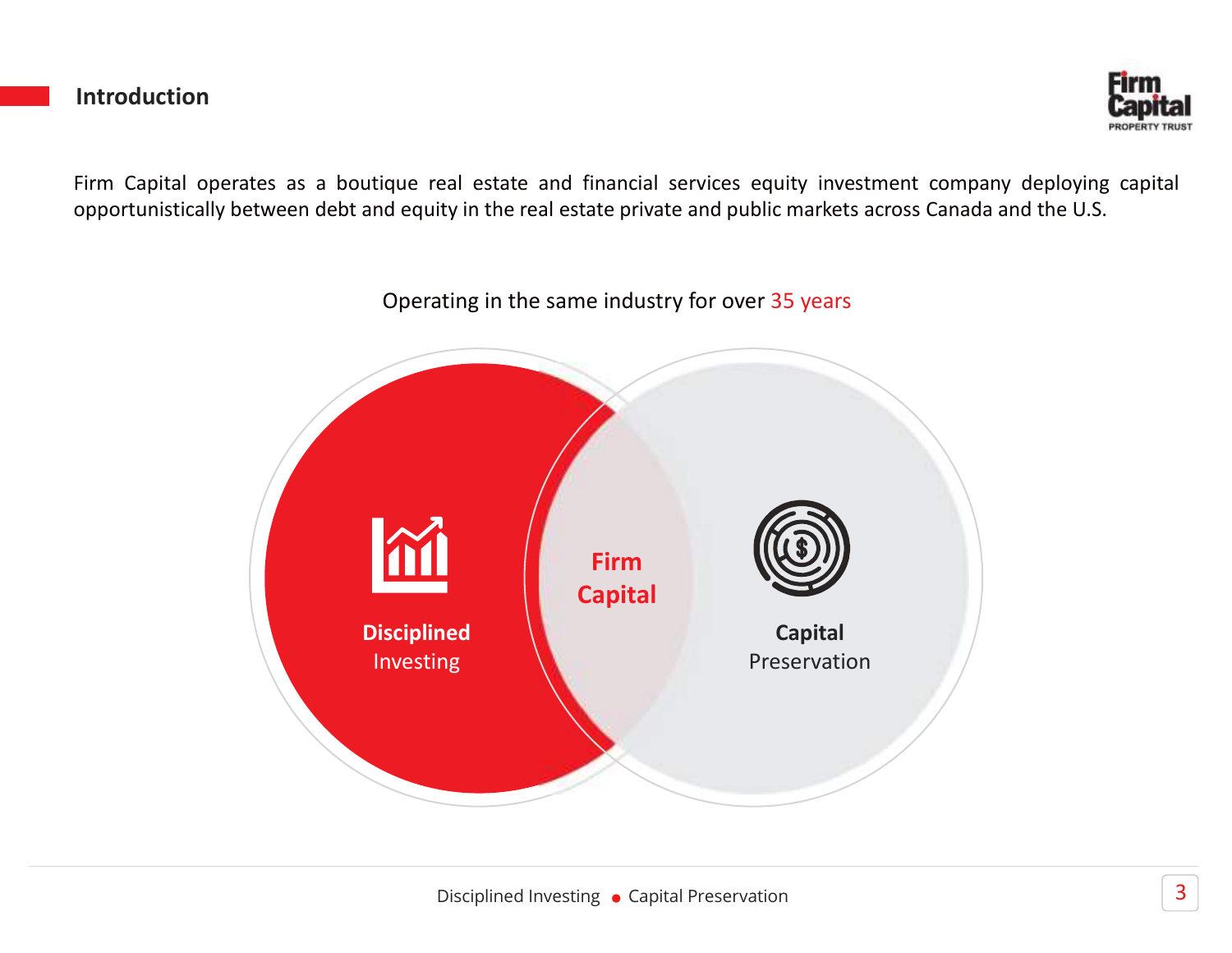



## Since inception in 1988,

**Since inception**<br> **Since inception**<br>
in 1988,<br>
Firm Capital Organization has established an exceptional<br>
track record as demonstrated by past performance, and<br>
prides itself on its risk management abilities to protect<br>
an **Since inception**<br> **Since inception**<br>
in 1988,<br>
Firm Capital Organization has established an exceptional<br>
prides itself on its risk management abilities to protect<br>
and preserve capital, while acting as a disciplined<br>
inve **Since inception**<br>**Since inception**<br>in 1988,<br>Firm Capital Organization has established an exceptional<br>track record as demonstrated by past performance, and<br>prides itself on its risk management abilities to protect<br>and pres **Since inception**<br> **Since inception**<br> **in 1988,**<br>
Firm Capital Organization has established an exceptional<br>
track record as demonstrated by past performance, and<br>
prides itself on its risk management abilities to protect<br> investor.

#### PROFICIENT SERVICES PROVIDED BY FIRM CAPITAL:

Mortgage Lender Real Estate OwnerPrincipal Investor Capital Partner Activist and Innovative Investor Property and Asset Manager O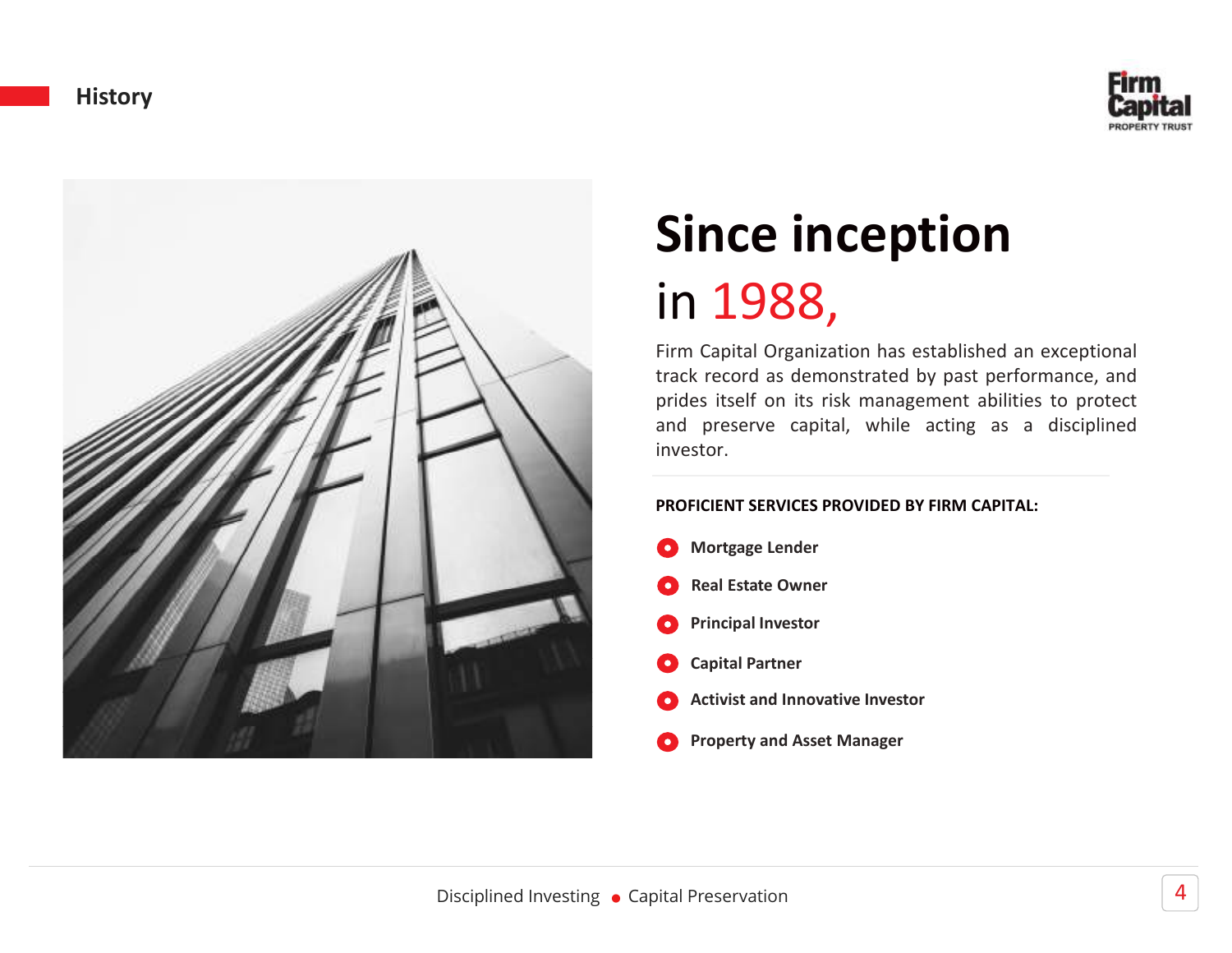#### Firm Capital Advantage Investing Integrity



#### EXPERIENCE MATTERS

EXPERIENCE MATTERS<br>
Experienced team managing debt and real estate<br>
Experienced team managing debt and real estate<br>
S5+ year track record with management industry<br>
experience in excess of 100 years

EXPERIENCE MATTERS<br>Experienced team managing debt and real estate<br>throughout a real estate cycle<br>35+ year track record with management industry<br>experience in excess of 100 years EXPERIENCE MATTERS<br>
Experienced team managing debt and real estate<br>
throughout a real estate cycle<br>
35+ year track record with management industry<br>
experience in excess of 100 years



#### DISCIPLINED INVESTING

PROPERTY TRUST<br>DISCIPLINED INVESTING<br>Disciplined investing focused on<br>capital preservation & consistent<br>returns DISCIPLINED INVESTING<br>Disciplined investing focused on<br>capital preservation & consistent<br>returns returns DISCIPLINED INVESTING<br>Disciplined investing focused on<br>capital preservation & consistent<br>returns<br>PROVEN TRACK RECORD<br>Long term track record creating<br>value with attractive yields for<br>investors **DISCIPLINED INVESTING**<br>Disciplined investing focused on<br>capital preservation & consistent<br>returns<br>**PROVEN TRACK RECORD**<br>Long term track record creating<br>value with attractive yields for<br>investors Disciplined investing focused on<br>capital preservation & consistent

#### PROVEN TRACK RECORD

investors

#### DIRECT INVESTMENTS

members

#### PUBLIC ENTITIES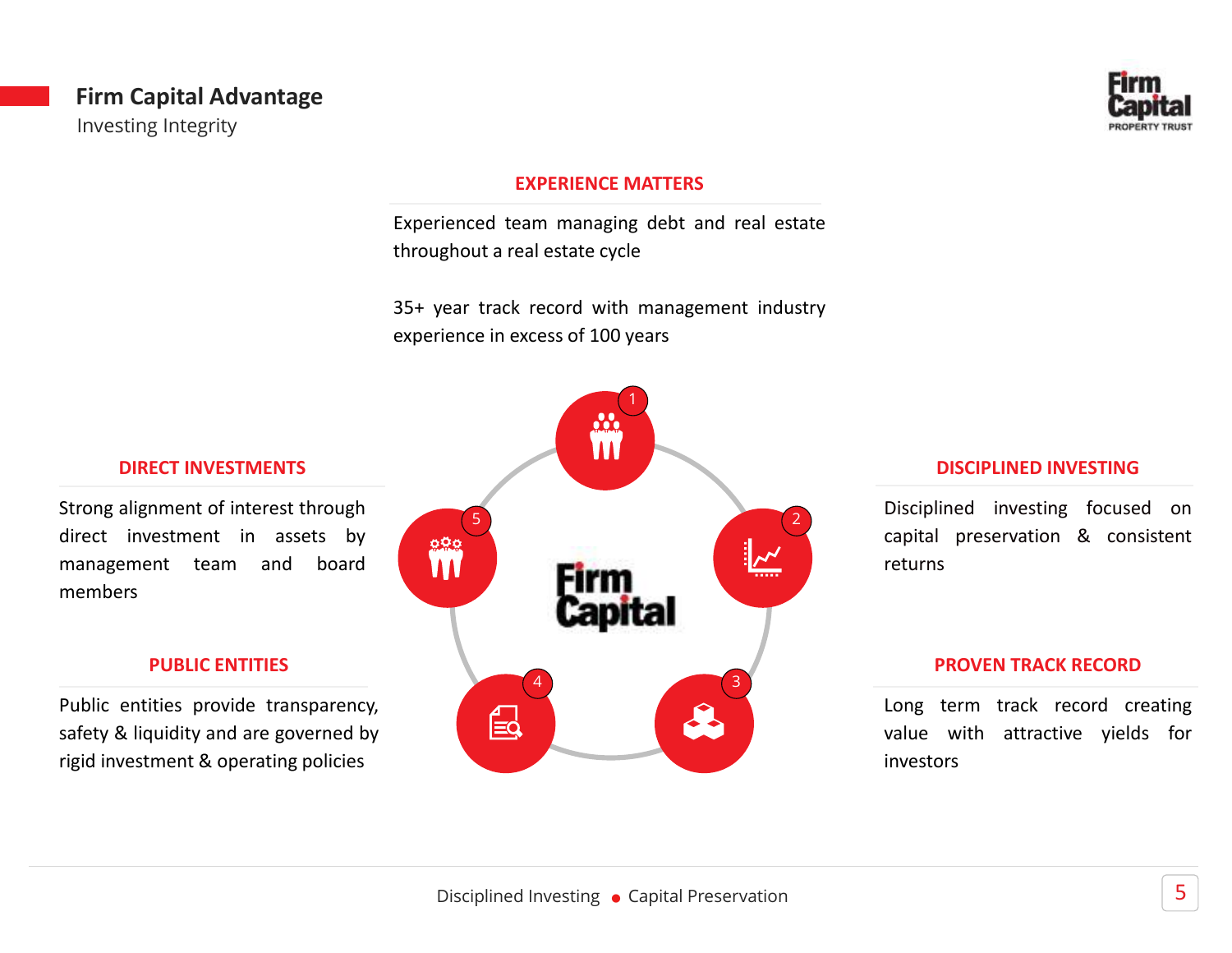#### Investment Highlights



| <b>Investment Highlights</b>                                   | <b>Firm</b>                                                                                                                                                                                                                                                                                                                                                                                                                                                              |
|----------------------------------------------------------------|--------------------------------------------------------------------------------------------------------------------------------------------------------------------------------------------------------------------------------------------------------------------------------------------------------------------------------------------------------------------------------------------------------------------------------------------------------------------------|
| <b>Enhanced Scale Through Accretive</b><br><b>Acquisitions</b> | • The REIT's portfolio is comprised of 65 commercial properties with a total GLA of 4.3 million square feet<br>(2.45 million square feet on an owned interest basis), interests in five apartment complexes comprised<br>of 599 apartment units and two Manufactured Housing Communities containing 423 units located<br>across Canada                                                                                                                                   |
| <b>Strategic Diversification &amp; Acquisitions</b>            | • Acquiring diversified asset classes (Net Lease and Stand-Alone Convenience Retail, Industrial & Flex<br>Industrial, Multi-Residential, Manufactured Housing Communities, Core Service Provider Professional &<br>Healthcare Office)<br>• Strategic accretive acquisitions:<br>• Partner with strong industry leaders who retain property and asset management<br>• Co-ownerships with existing owner groups through partial acquisitions<br>• Stand-Alone acquisitions |
| <b>Alignment of Interests</b>                                  | • Approximately 9.2% of Trust Units currently held by insiders<br>• Senior management of the REIT and its trustees own, in partnership with the REIT, approximately 16% of<br>the real estate in which the REIT has a co-ownership interest                                                                                                                                                                                                                              |
| <b>Fundamental</b><br>Growth                                   | · Since inception, Net Asset Value per Trust Unit has increased from \$4.84/Unit in 2012 to \$8.27/Unit (a<br>71% increase)<br>• The REIT has increased distributions nine times over the last nine years, rising from \$0.35/Unit per<br>annum to \$0.52/Unit per annum (a 49% increase)<br>• A \$100 investment in Trust Units in November 2012, assuming reinvested distributions, would be worth<br>\$266 as of June 21, 2022 (a 10.9% CAGR)                         |
| <b>Compelling Investment Metrics</b>                           | • Distribution yield is attractive relative to comparable REITs/REOCs<br>• 2021 Distributions: 47.6% ROC & 52.4% Capital Gains (74% Non-Taxable Amount)<br>• 2022 Distributions: ~ 95%+ Return of Capital expected (prior to any capital gains or asset sales)                                                                                                                                                                                                           |
| <b>Traded on</b><br>the TSX<br>(as of June 21, 2022)           | • TSX: FCD.UN<br>• CAD\$6.90/Unit<br>• Market Capitalization CAD\$259.1 Million<br>• Shares Issued 37,552,761<br>• Yield of 7.54%                                                                                                                                                                                                                                                                                                                                        |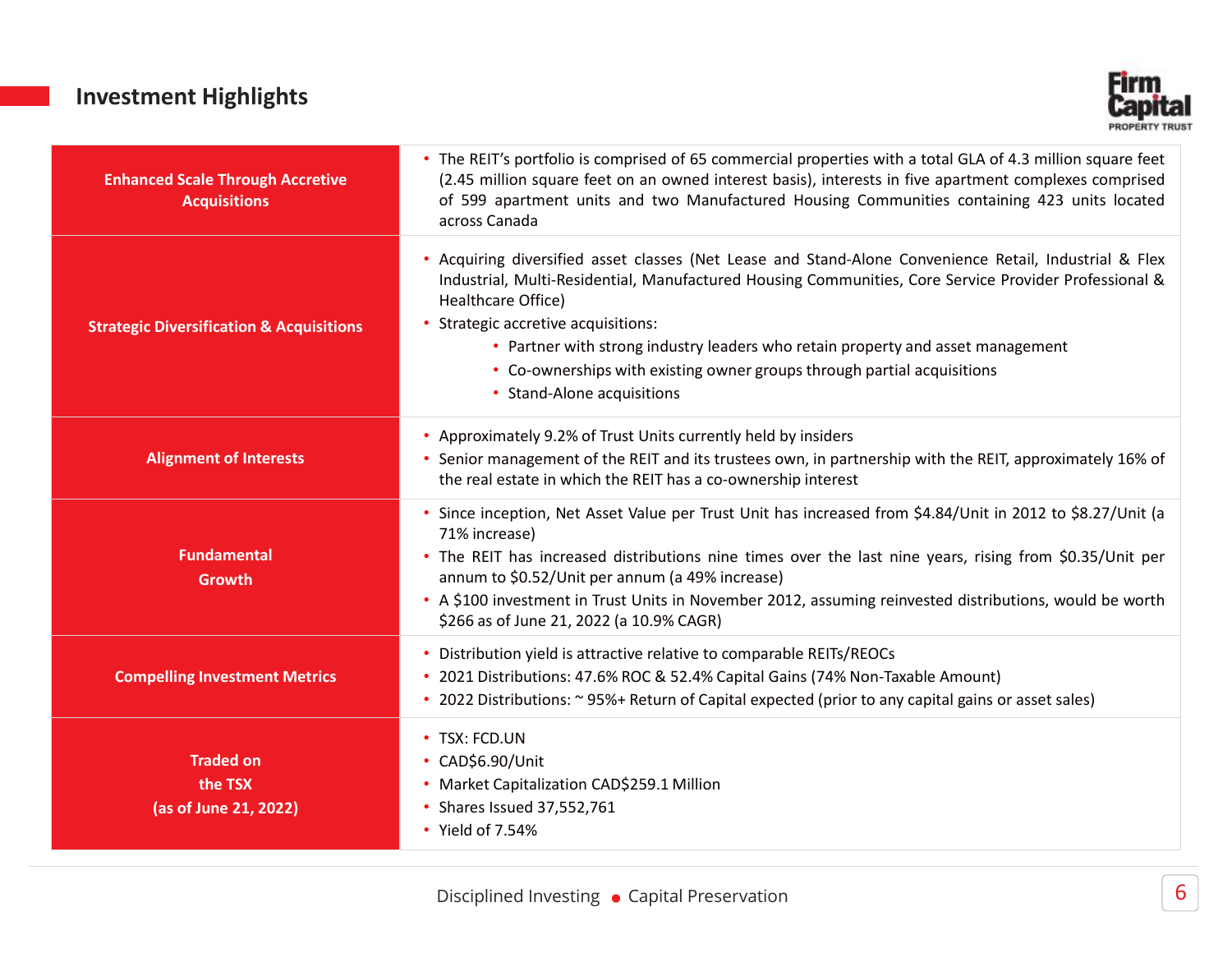#### Benefit to Unitholders



| <b>Benefit to Unitholders</b> | <b>Firm</b>                                                                                                                                                                                                                                                                            |
|-------------------------------|----------------------------------------------------------------------------------------------------------------------------------------------------------------------------------------------------------------------------------------------------------------------------------------|
| <b>Liquidity</b>              | Capital<br><b>PROPERTY TRUST</b><br>• Moved to TSX March 2022 daily trading volume in excess of 30,000 units per day                                                                                                                                                                   |
| <b>Strong Balance Sheet</b>   | Debt to GBV proforma equity offering approximately 49% (51.2% Q1)<br>• Approximately \$21MM available on credit facility<br>• Approximately 25% of debt maturing in 2023                                                                                                               |
| <b>Strong Tenant Quality</b>  | • Strong roster of credit tenants<br>• Most retail property are either grocery anchored, or shadow anchored                                                                                                                                                                            |
| <b>Embedded Growth</b>        | • Industrial Portfolio - Ontario and Montreal Industrial portfolios, have significant income growth on lease<br>maturity<br>• Retail Portfolio - Achieving 10-15% growth on lease maturity<br>• Residential Portfolio - Ontario and Nova Scotia capped Alberta and Quebec are uncapped |
|                               |                                                                                                                                                                                                                                                                                        |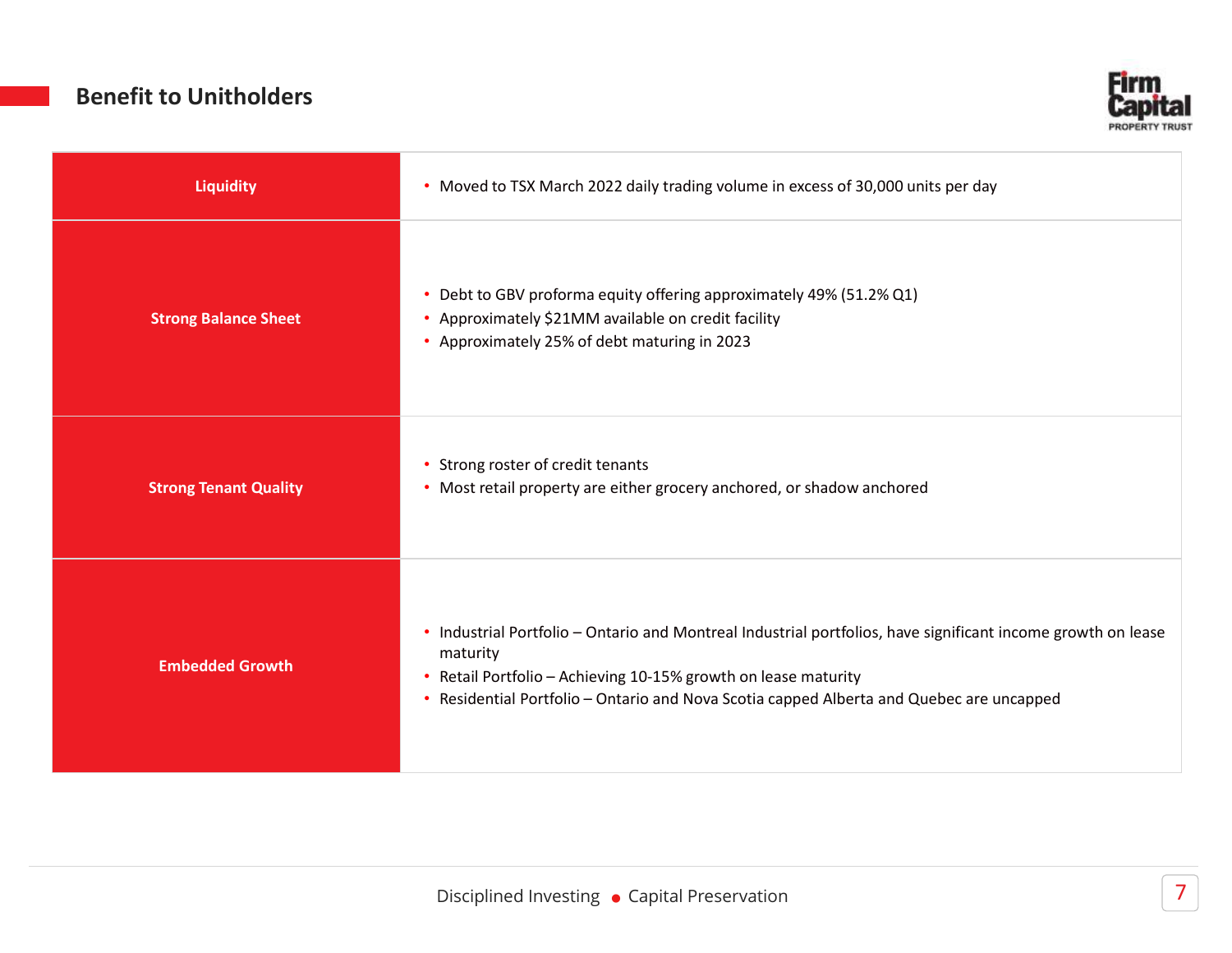

### FCPT Owns the Following Asset Classes:

| <b>Net Lease and Standalone</b><br><b>Convenience Retail</b> | <b>Industrial &amp; Flex Industrial</b> | <b>Multi-Family &amp;</b><br><b>Manufactured Home</b><br><b>Communities</b> | <b>Core Service Provider</b><br><b>Professional &amp; Healthcare</b><br><b>Office</b> |  |  |  |
|--------------------------------------------------------------|-----------------------------------------|-----------------------------------------------------------------------------|---------------------------------------------------------------------------------------|--|--|--|
| % of NOI                                                     |                                         |                                                                             |                                                                                       |  |  |  |
| 59%                                                          | 21%                                     | 19%                                                                         | $< 1\%$                                                                               |  |  |  |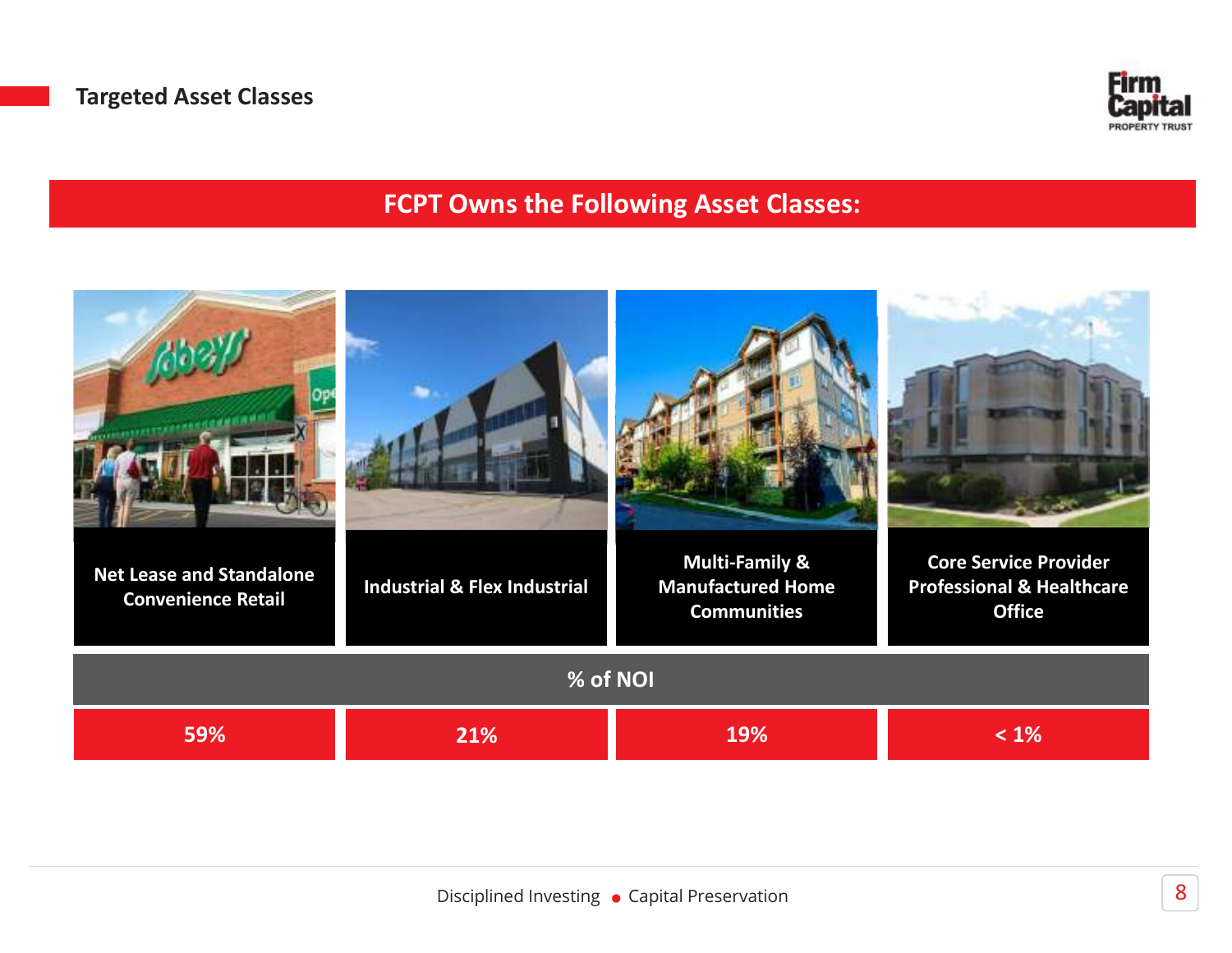



Portfolio is Diversified Across Geographies, Asset Classes and Tenants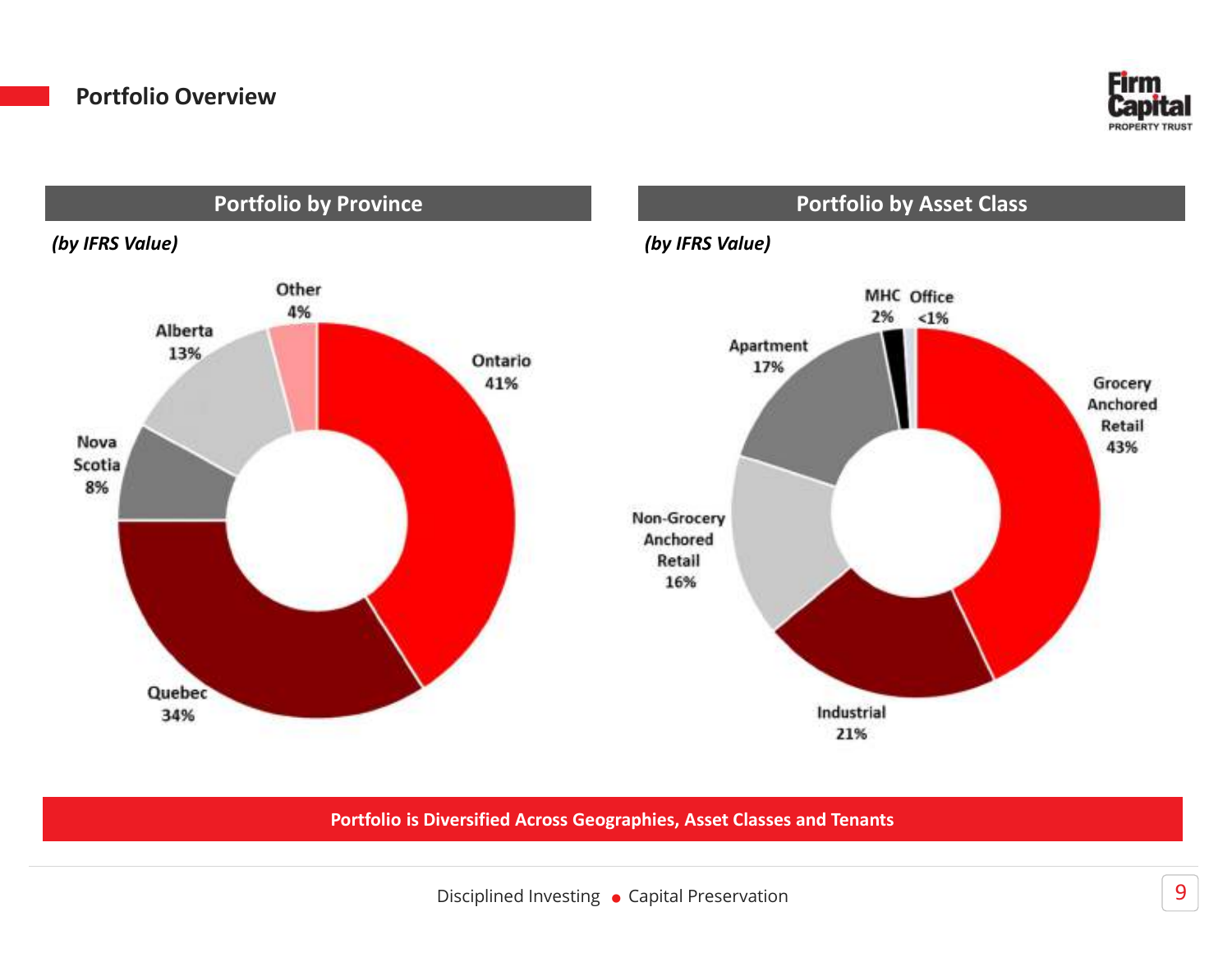

#### **Top Ten Commercial Tenants**

(by % of net rent)



Largest Tenant Contributes 12.1% of Net Rent and Top 10 Tenants Comprise 32.2% of Net Rent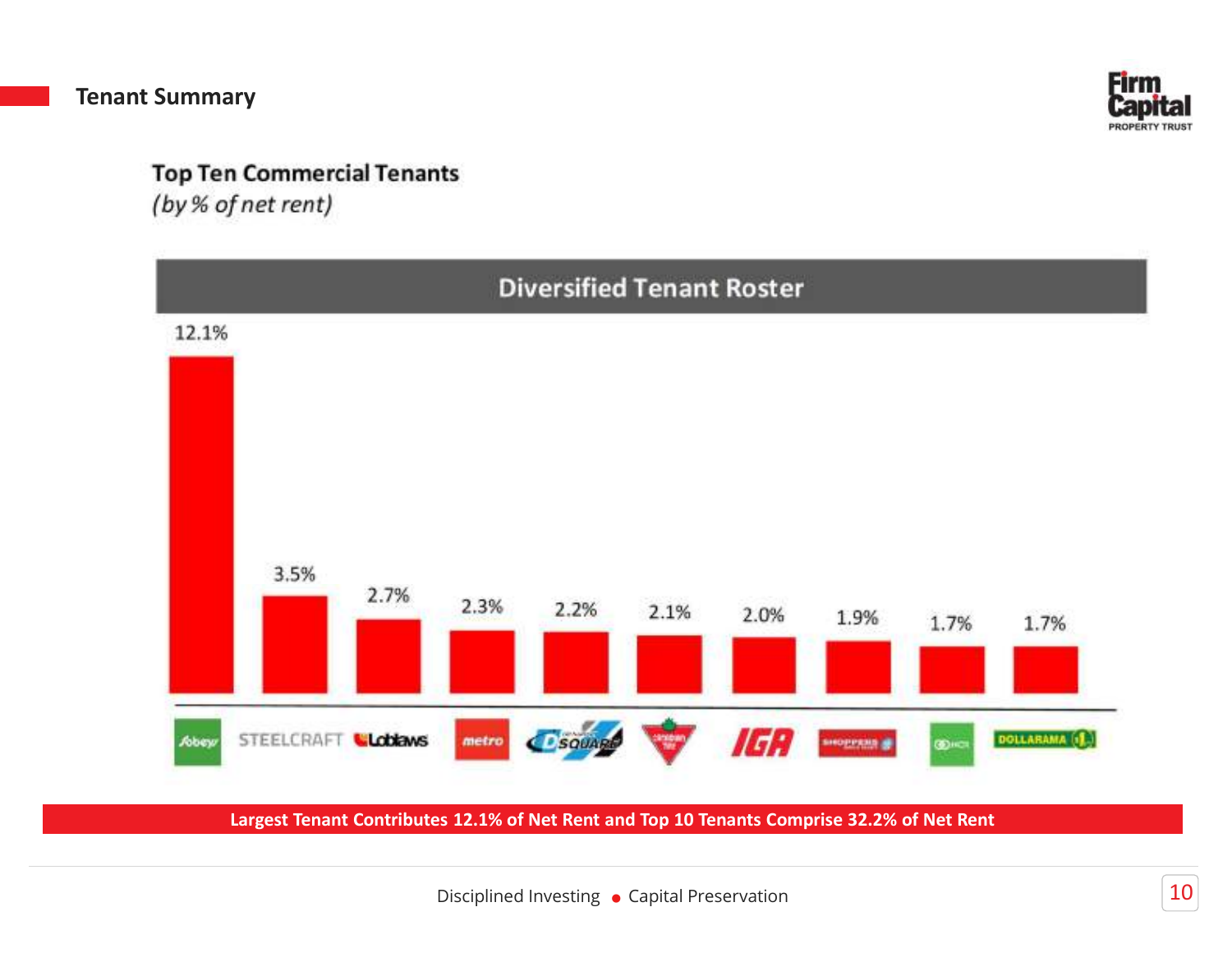#### Disciplined Equity Strategy



#### Equity Financings & Unit Issue Price

(\$ millions, except unit price data)

Gross Proceeds Raised 
Subsettingular Orbit Price

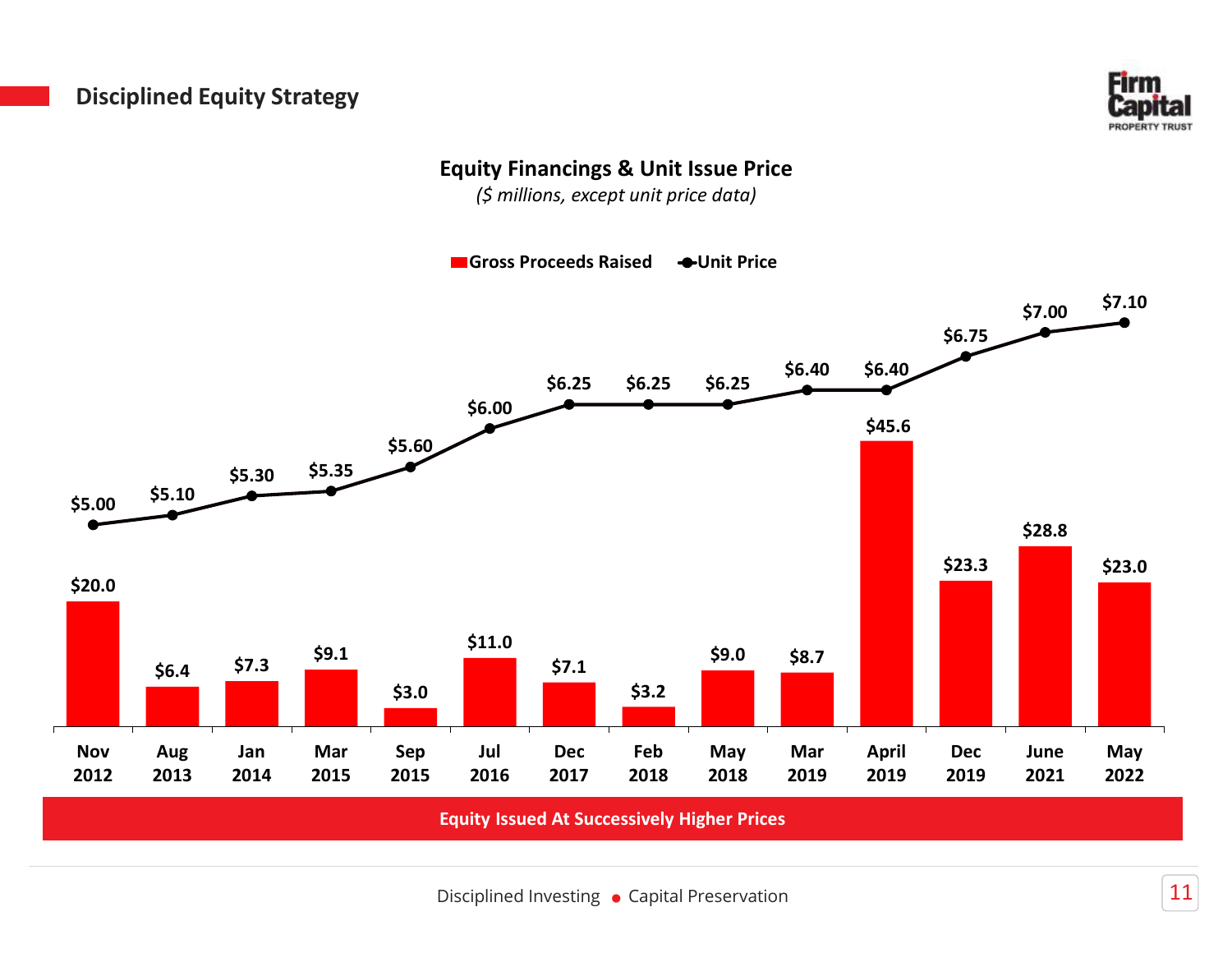

Since Inception, a \$100 Investment in FCPT Would be Worth \$266 Today! (1)

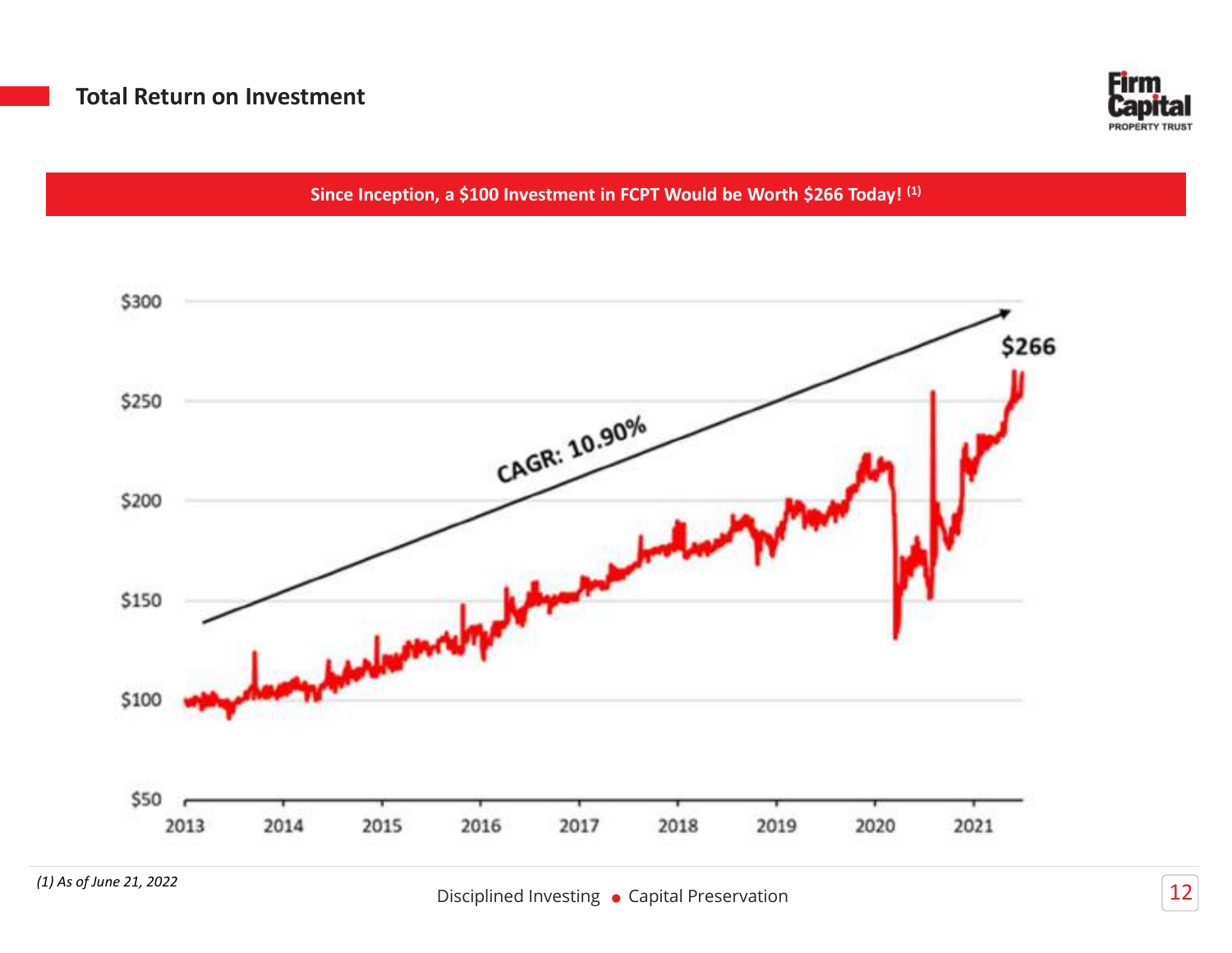



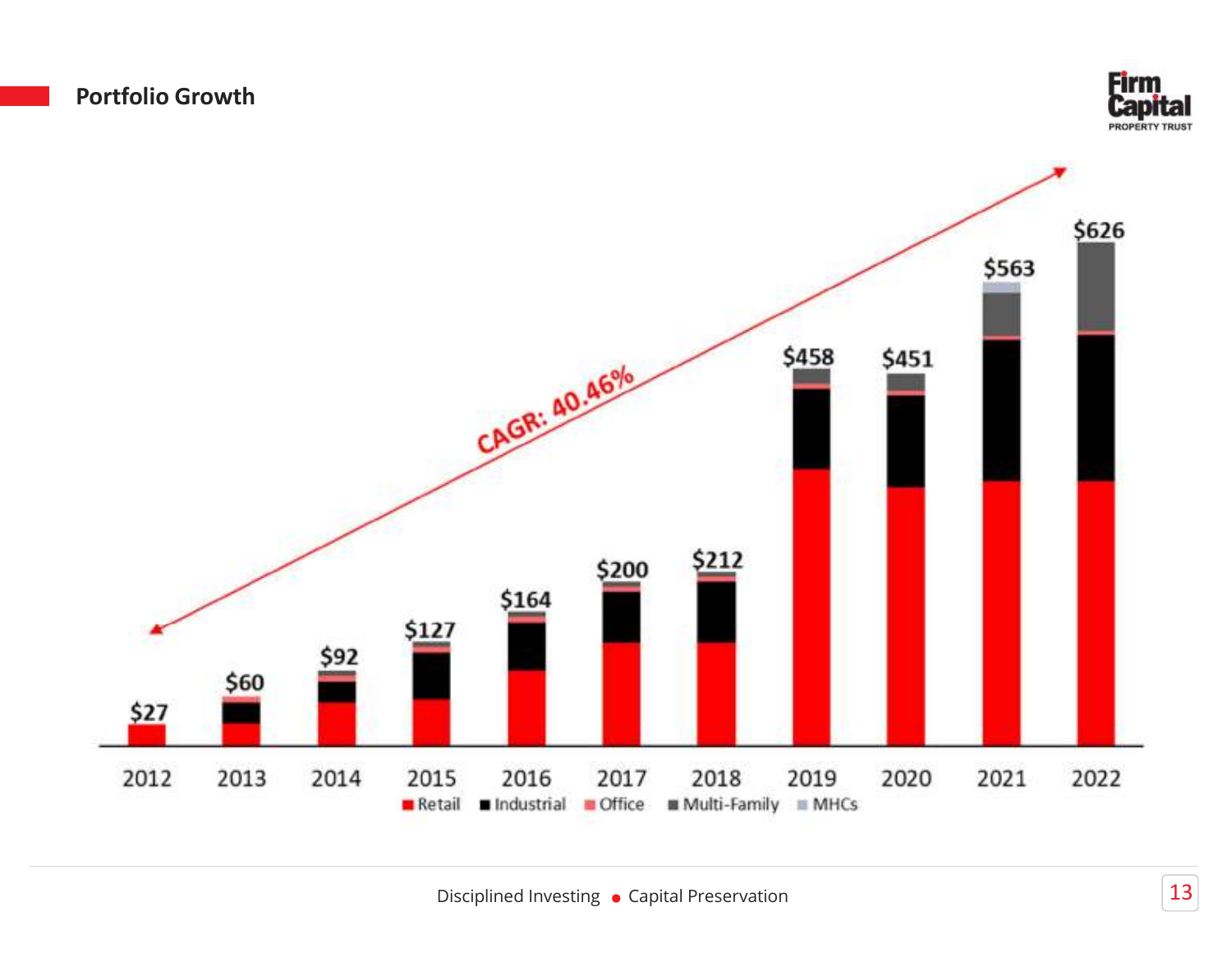

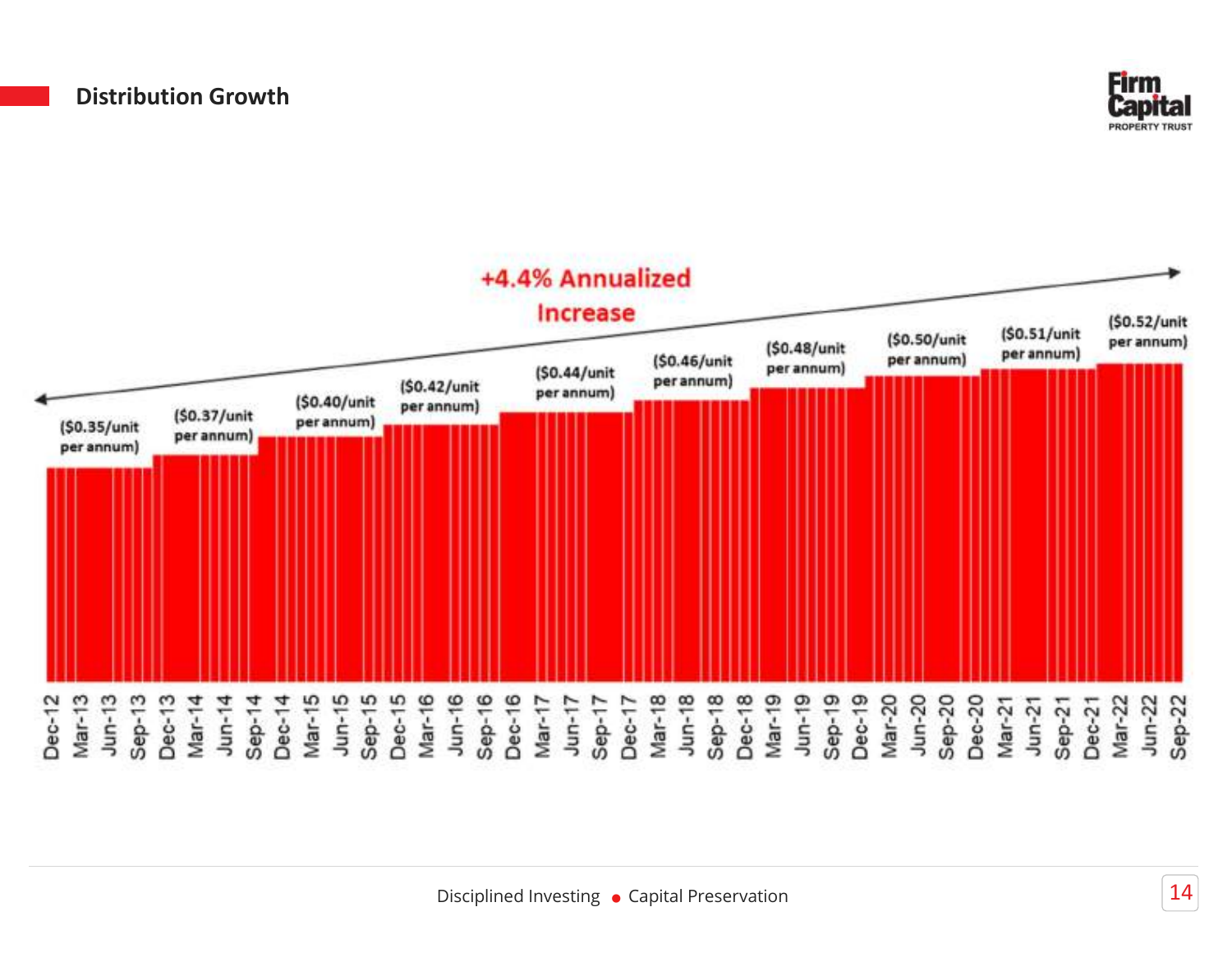#### Net Asset Value Growth



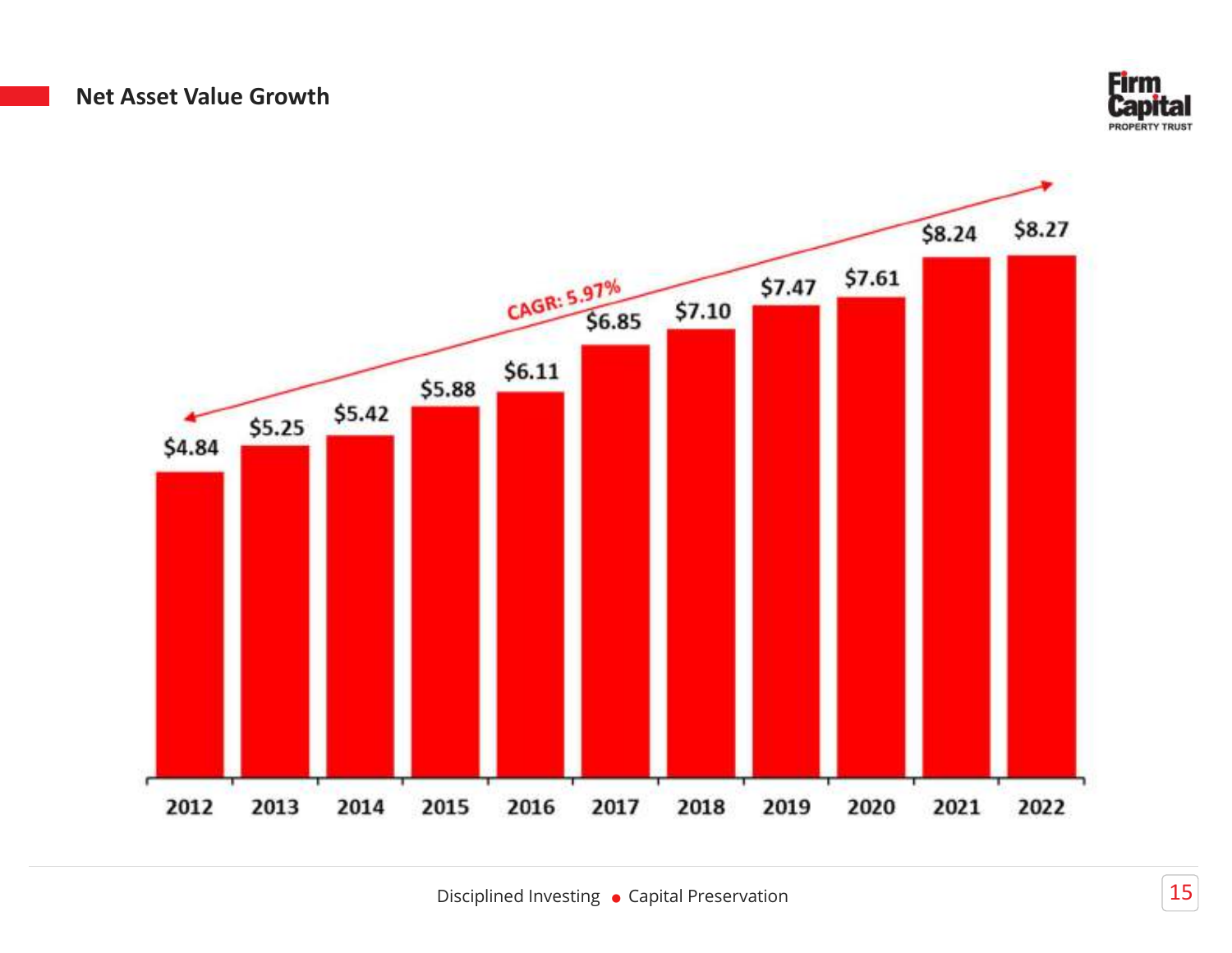#### Q1 2022 Financial Highlights



|                                             |                      |                          | <b>Firm</b>                             |
|---------------------------------------------|----------------------|--------------------------|-----------------------------------------|
| Q1 2022 Financial Highlights                |                      |                          | <b>Capital</b><br><b>PROPERTY TRUST</b> |
| (\$ millions, except per unit or % amounts) |                      |                          |                                         |
|                                             | <b>Quarter Ended</b> | <b>Quarter Ended</b>     | <b>Quarter Ended</b>                    |
| <b>Metric</b>                               | March 31, 2022       | <b>December 31, 2021</b> | March 31, 2021                          |
| <b>NOI</b>                                  | \$8.3                | \$7.9                    | \$7.1                                   |
| AFFO/Unit                                   | \$0.119              | \$0.114                  | \$0.117                                 |
| NAV/Unit                                    | \$8.27               | \$8.24                   | \$7.83                                  |
| Distributions/Unit                          | \$0.130              | \$0.128                  | \$0.128                                 |
| <b>Quarterly AFFO payout ratio</b>          | 109%                 | 112%                     | 109%                                    |
| Leverage                                    | 51.2%                | 45.9%                    | 51.2%                                   |
| <b>Portfolio Size</b>                       | \$626                | \$563                    | \$463                                   |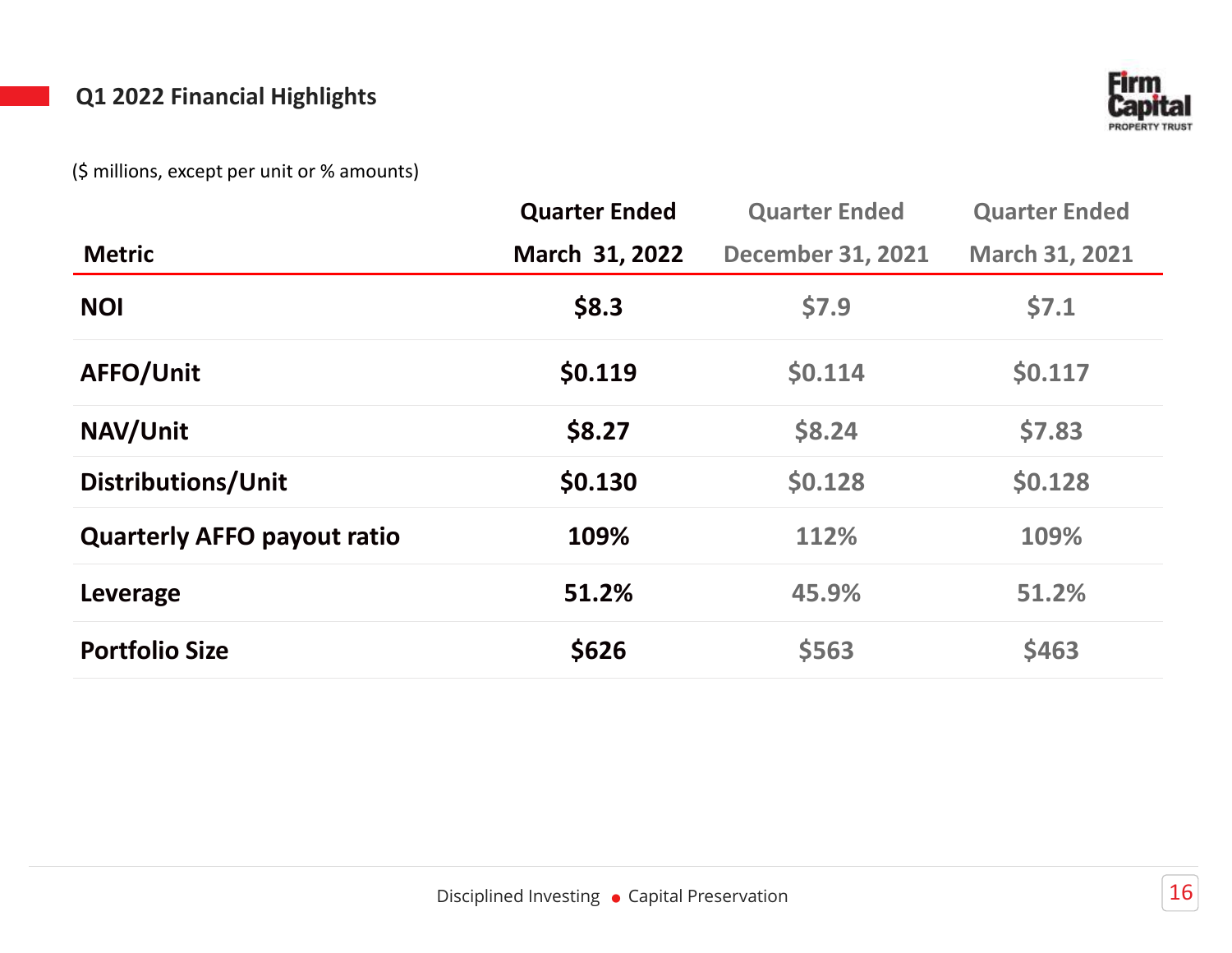#### Graduation to TSX from TSXV



**Graduation to TSX from TSXV**<br> **Capital**<br>
On March 10, 2022, the REIT graduated from TSXV to TSX and is now trading under the new ticker symbol TSX: FCD.UN.<br>
Graduating from the TSXV to the TSX is an important milestone fo

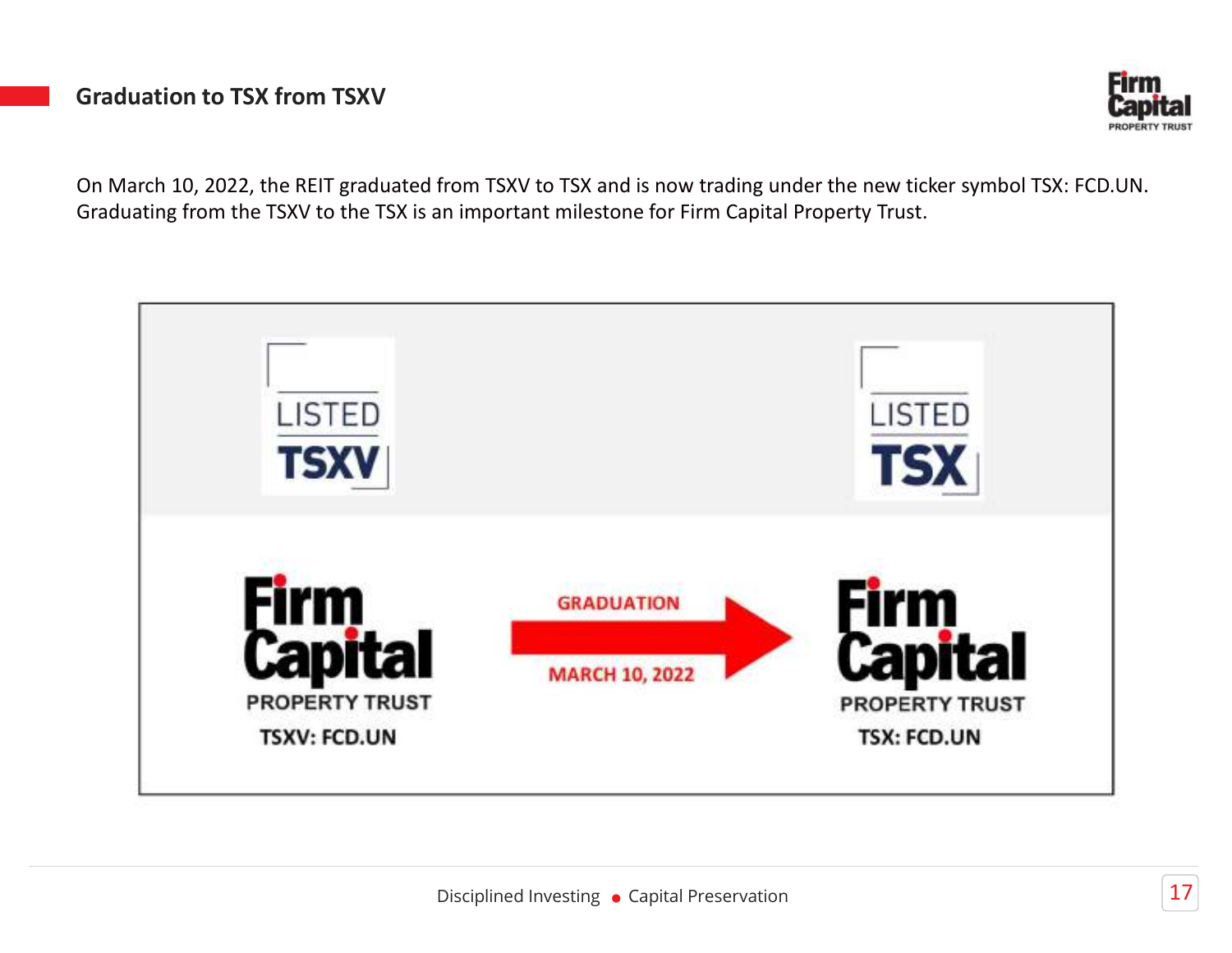#### 2022 Outlook



- **Eirm**<br>• Moving forward, we will continue to monitor and assess the impacts to the economy that affect the performance of our portfolio. Supply chain issues and<br>• government stimulus have resulted in the current inflationa **EFITM**<br>Moving forward, we will continue to monitor and assess the impacts to the economy that affect the performance of our portfolio. Supply chain issues and<br>government stimulus have resulted in the current inflationary **Example 12 Outlook**<br> **CAVID 19 restrictions**<br> **CAVID 19 restrictions** and assess the impacts to the economy that affect the performance of our portfolio. Supply chain issues and<br>
government stimulus have resulted in the c **EVALUATEST COURTS COURTS COURTS COURTS COURTS COURTS COURTS COURTS COURTS COURTS COURTS COURTS COURTS COURTS COURTS AND INCREASE THE SURFER COURTS AND INCREASE THE SURFER ON THE SURFER ON MANY COURTS AND INCREASE THE SURF Example 22 Outlook**<br>Moving forward, we will continue to monitor and assess the impacts to the economy that affect the performance of our portfolio. Supply chain issues and<br>government stimulus have resulted in the current **Eliminate COLOGY CONSULTER**<br>
Moving forward, we will continue to monitor and assess the impacts to the economy that affect the performance of our portfolio. Supply chain issues and<br>
government stimulus have resulted in th **EVANDER SECT VALUAT CONSULTER CONSULTER CONSULTER CONSULTER CONSULTER CONSULTER CONSULTER CONSULTER CONSULTER CONSULTER CONSULTER CONSULTER CONSULTER CONSULTER CONSULTER CONSULTER CONSULTER CONSULTER CONSULTER CONSULTER C** 2022 Outlook<br>
Moving forward, we will continue to monitor and assess the impacts to the economy that affect the performance of our portfolio. Supply chan issues and<br>
generation since the such that the current intervent and Moong forward, we will continue to montar and assess the impacts to the economy that affect the performance of our portfolio, supply chan issues and<br>government Schultz the resultation the current inflatonaly environment wh
- 
- 
- 
- Rental rate growth on lease maturity will reduce impact of interest rate increases on the Trust debt and over time reduce the impact of cap rate adjustments on net asset value.<br>The REIT currently has sufficient liquidity a
- 
- 
-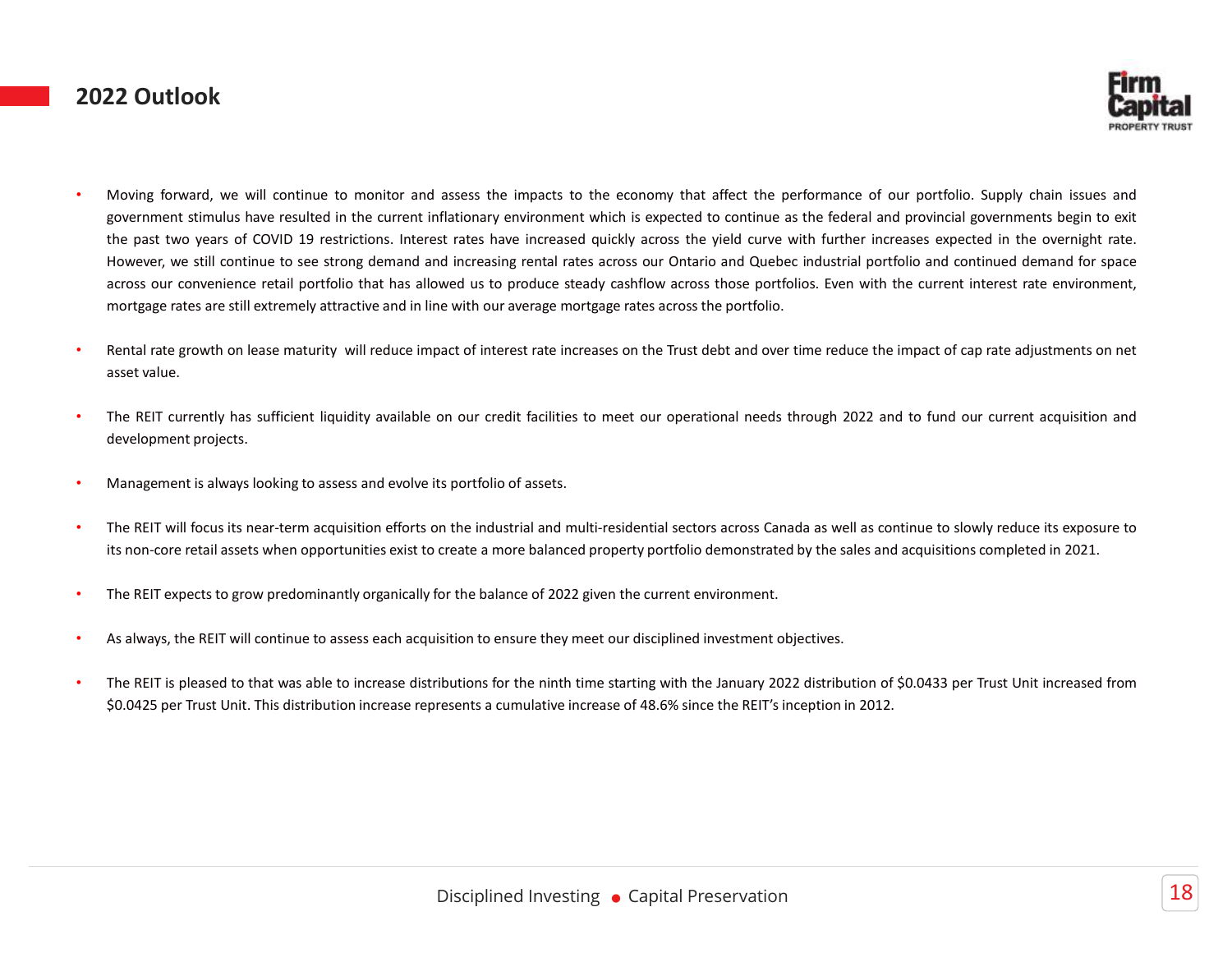



# APPENDICES **Eirm<br>Capital<br>1. Acquisition History<br>2. Board of Trustees<br>3. Management Team Expital<br>
PPENDICES**<br>
2. Board of Trustees<br>
3. Management Team<br>
4. Contact Information **SPPENDICES<br>1. Acquisition History<br>2. Board of Trustees<br>3. Management Team<br>4. Contact Information<br>5. Disclaimer APPENDICES<br>
1. Acquisition History<br>
2. Board of Trustees<br>
3. Management Team<br>
4. Contact Information<br>
5. Disclaimer**

- 
- 
- 
- 
- 5. Disclaimer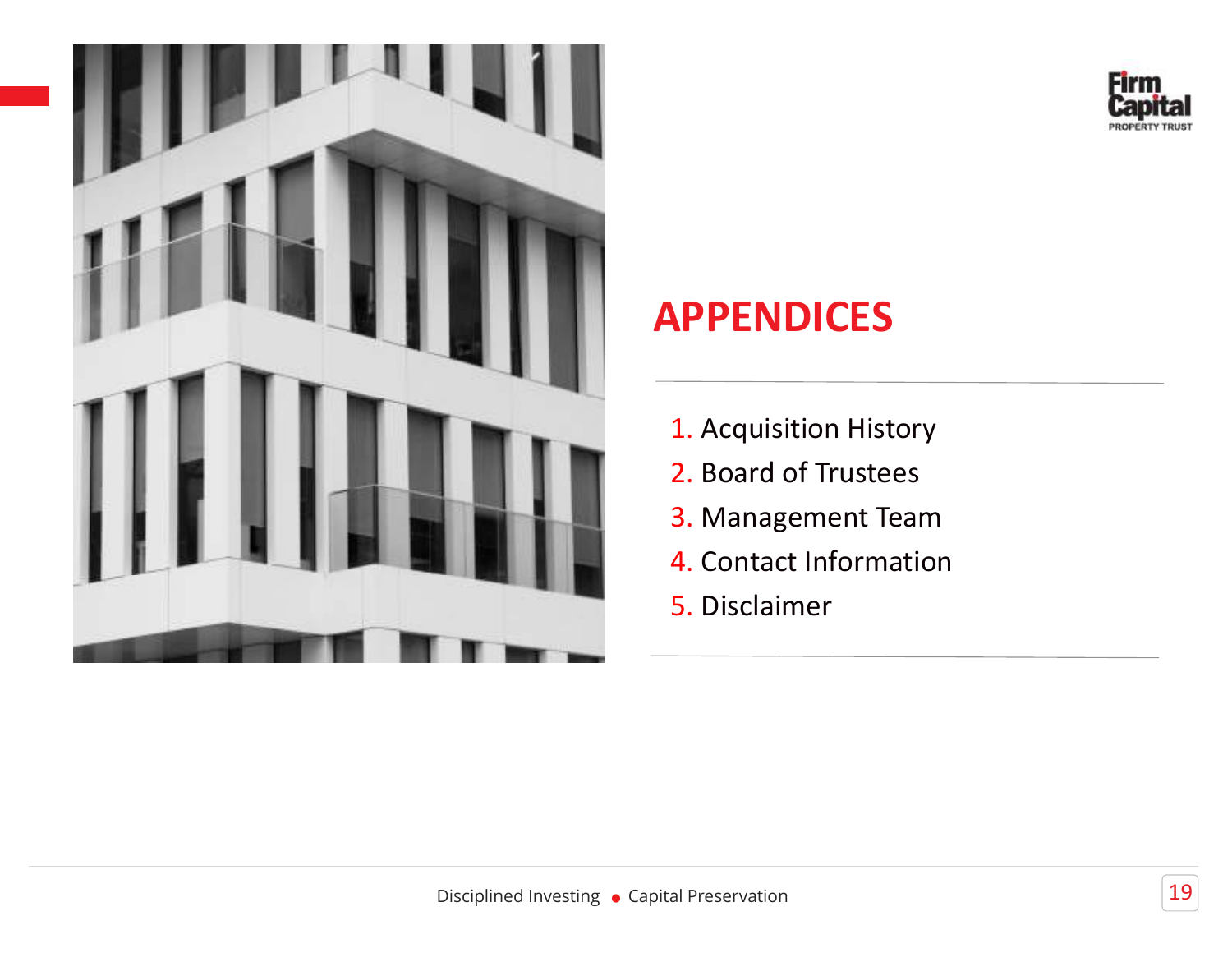#### Acquisition History

|                                        | <b>Acquisition History</b> |                         |                                                     |                                   |                                            | <b>Firm</b><br>Cap    |
|----------------------------------------|----------------------------|-------------------------|-----------------------------------------------------|-----------------------------------|--------------------------------------------|-----------------------|
| <b>Acquisition</b>                     | <b>Asset Class</b>         | <b>Acquisition Date</b> | GLA (sq. ft.) Based on FCPT % Interest <sup>2</sup> | <b>FCPT Interest Acquired (%)</b> | <b>Acquisition Price (@100%, millions)</b> | <b>PROPERTY TRUST</b> |
| Bridgewater, NS                        | Retail                     | Nov-2012                | 46,903                                              | 100%                              | \$9.1                                      |                       |
| Brampton, ON                           | Retail                     | Nov-2012                | 36,137                                              | 100%                              | \$11.4                                     |                       |
| Hanover, ON                            | Retail                     | Nov-2012                | 19,874                                              | 100%                              | \$4.0                                      |                       |
| Pembroke, ON                           | Retail                     | Nov-2012                | 11,247                                              | 100%                              | \$1.7                                      |                       |
| Centre Ice Portfolio                   | Retail                     | Jun-2014                | 111,740                                             | 70%                               | \$32.2                                     |                       |
| Whitby, ON                             | Retail / Office            | Jun-2016                | 152,946                                             | 40%                               | \$35.8                                     |                       |
| Whitby, ON                             | Retail                     | Sep-2016                | 41,942                                              | 40%                               | \$39.5                                     |                       |
| Moncton, NB                            | Retail                     | Nov-2016                | 16,372                                              | 100%                              | \$4.7                                      |                       |
| Guelph, Ontario                        | Retail                     | Nov-2017                | 116,236                                             | 100%                              | \$26.0                                     |                       |
| Crombie Portfolio JV                   | Retail                     | Feb-2019                | 148,188                                             | 50%                               | \$83.2                                     |                       |
| First Capital Portfolio JV             | Retail                     | May-2019                | 511,248                                             | 50%                               | \$266.0                                    |                       |
| Saint Alberta, AB                      | Retail                     | Jul-2019                | 52,748                                              | 50%                               | \$46.4                                     |                       |
| Barrie, ON                             | Office                     | Mar-2013                | 39,495                                              | 100%                              | \$6.7                                      |                       |
| Montreal, QC                           | Industrial                 | Aug-2013                | 515,048                                             | 50%                               | \$48.2                                     |                       |
| Waterloo, ON                           | Industrial                 | Jul-2015                | 358,174                                             | 70%                               | \$43.3                                     |                       |
| Montreal, QC                           | Industrial<br>Industrial   | Oct-2018<br>Oct-2019    | 79,582<br>48,259                                    | 50%<br>50%                        | \$11.0<br>\$11.4                           |                       |
| Edmonton, AB<br>Edmonton and Leduc, AB | Industrial                 | Mar-2020                | 45,174                                              | 50%                               | \$10.7                                     |                       |
| Woodstock & Stratford, ON              | Industrial                 | Nov-2021                | 191,874                                             | 100%                              | \$15.0                                     |                       |
| Saint Laurent, QC                      | Industrial                 | Mar-2022                | 17,306                                              | 50%                               | \$6.3                                      |                       |
| Edmonton, AB                           | Industrial                 | April-2022              | 117,212                                             | 50%                               | \$36.3                                     |                       |
| Ottawa, ON                             | Multi-Family               | Nov-2014                | 135 units                                           | 50%                               | \$11.2                                     |                       |
| Dartmouth, NS                          | Multi-Family               | Jan-2019                | 69 units                                            | 100%                              | \$10.7                                     |                       |
| Edmonton, AB                           | Multi-Family               | May-2021                | 128 units                                           | 70%                               | \$25.0                                     |                       |
| Lower Sackville, NS                    | Multi-Family               | May-2021                | 132 units                                           | 70%                               | \$18.2                                     |                       |
| Pointe Claire, QC                      | Multi-Family               | Jan-2022                | 135 units                                           | 100%                              | \$55.0                                     |                       |
| Calgary, AB                            | MHC                        | Mar-2021                | 181 units                                           | 50%                               | \$17.3                                     |                       |
| McGregor, ON                           | MHC                        | Aug-2021                | 242 units                                           | 50%                               | \$10.7                                     |                       |
| Total <sup>1</sup>                     |                            |                         | 2,677,213 Sq. Ft. / 1,022 units                     |                                   | \$897                                      |                       |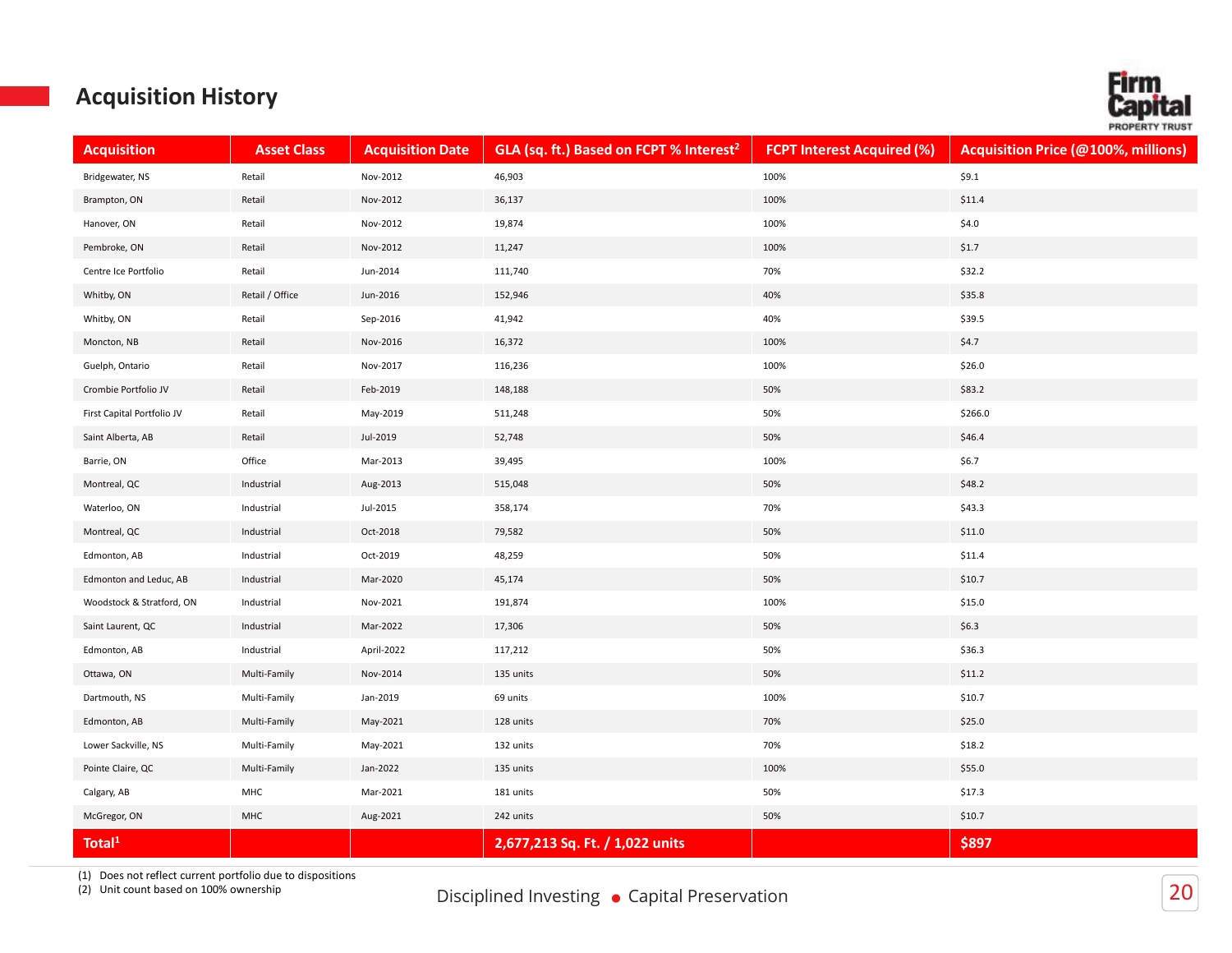#### Board of Trustees



| Independent Trustees | <b>Stanley Goldfarb</b>                                                               | PRUPERTY IRUST<br>CEO of Goldfarb Management Services Limited                                                                                                                                                                                                                                                                                                                                                                                                            |
|----------------------|---------------------------------------------------------------------------------------|--------------------------------------------------------------------------------------------------------------------------------------------------------------------------------------------------------------------------------------------------------------------------------------------------------------------------------------------------------------------------------------------------------------------------------------------------------------------------|
|                      | Chairman, Independent Trustee<br><b>Geoffrey Bledin</b><br><b>Independent Trustee</b> | Chairman & Director of Firm Capital Mortgage Investment Corporation (TSX: FC)<br>Director of Mortgage Investment Corporation (TSX:FC)<br>Chairman & Trustee of Firm Capital Apartment REIT (TSXV: FCA.U/FCA.UN)<br>Chairman & Trustee of Firm Capital Private Equity Realty Trust<br>• Past President and CEO of Equitable Trust Company<br>• Former Partner with Price Waterhouse                                                                                       |
|                      | <b>Howard Smuschkowitz</b><br><b>Independent Trustee</b>                              | Corporate Director<br>• President of Total Body Care Inc. & JRS Capital Management<br>• Former President of Homeland Self Storage                                                                                                                                                                                                                                                                                                                                        |
|                      | <b>Jeffrey Goldfarb</b><br><b>Independent Trustee</b>                                 | • Trustee of Firm Capital Private Equity Realty Trust<br>• Retired Partner of PricewaterhouseCoopers                                                                                                                                                                                                                                                                                                                                                                     |
|                      | <b>Larry Shulman</b><br>Independent Trustee                                           | • Retired Senior Partner of Goldfarb, Shulman, Patel & Co.                                                                                                                                                                                                                                                                                                                                                                                                               |
|                      | <b>Manfred Walt</b><br><b>Independent Trustee</b>                                     | • CEO of Walt & Co. Inc., a consultant to the Reichmann Family<br>• Trustee of Killam Apartment REIT (TSX: KMP.U)                                                                                                                                                                                                                                                                                                                                                        |
|                      | <b>Eli Dadouch</b><br>Vice Chairman                                                   | • Founder, President & CEO of Firm Capital organization<br>• President & CEO of Firm Capital Mortgage Investment Corporation (TSX: FC)<br>• Vice-Chairman of Firm Capital Apartment REIT (TSXV: FCA.U/FCA.UN)<br>CEO & Vice-Chairman of Firm Capital Private Equity Realty Trust                                                                                                                                                                                         |
|                      | <b>Jonathan Mair</b><br>Trustee                                                       | • Vice President, Mortgage Banking of Firm Capital Corporation<br>COO, Senior VP and Director of Mortgage Investment Corporation (TSX:FC)<br>• Trustee of Firm Capital Private Equity Realty Trust                                                                                                                                                                                                                                                                       |
|                      | <b>Robert McKee</b><br><b>Trustee</b>                                                 | • President & CEO of Firm Capital Property Trust (TSX: FCD.UN)<br>• Past Trustee of True North Apartment REIT (TSX:TN.UN)                                                                                                                                                                                                                                                                                                                                                |
| Executive Trustees   | <b>Sandy Poklar</b><br><b>Trustee</b>                                                 | COO and Managing Director, Capital Markets & Strategic Developments of Firm Capital Corporation<br>EVP & Managing Director, Finance of Firm Capital Mortgage Investment Corporation (TSX: FC)<br>• CFO and Trustee of Firm Capital Property Trust (TSX: FCD.UN)<br>• President, CEO & Trustee of Firm Capital Apartment REIT (TSXV: FCA.U/FCA.UN)<br>• COO & Co-CIO of Firm Capital Private Equity Realty Trust<br>• Trustee of True North Commercial REIT (TSX: TNT.UN) |
|                      | <b>Victoria Granovski</b><br>Trustee                                                  | • Director & VP, Credit & Equity Capital of Firm Capital Mortgage Investment Corporation (TSX: FC)                                                                                                                                                                                                                                                                                                                                                                       |
|                      |                                                                                       |                                                                                                                                                                                                                                                                                                                                                                                                                                                                          |

Substantial Experience in Real Estate Management, Acquisitions, Lending and Finance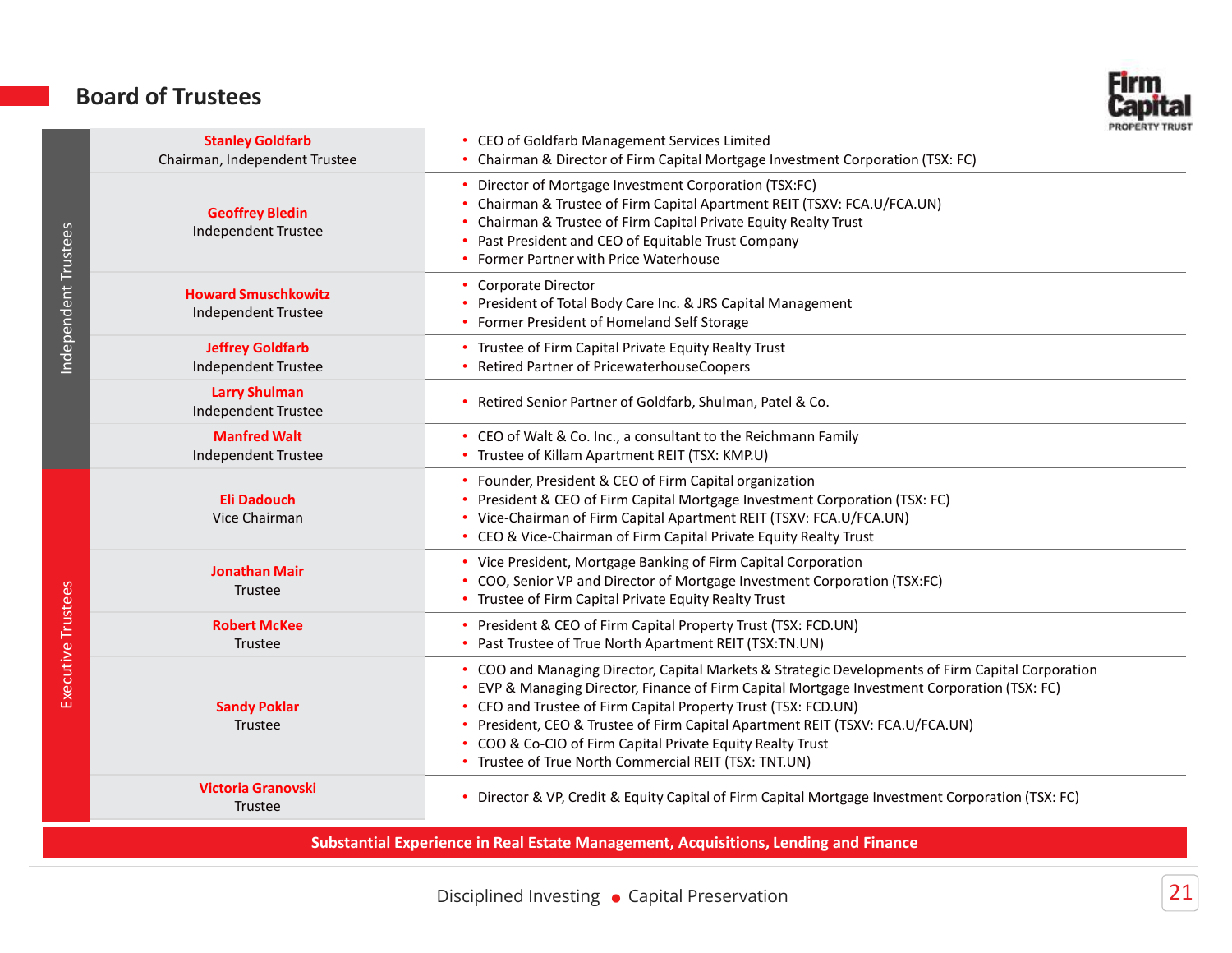#### Management Team



| <b>Management Team</b>                                               | Firm<br><b>ROPERTY TRUS</b>                                                                                                                                                                                                                                                                                                                                                                                                                                                                                                                                                       |
|----------------------------------------------------------------------|-----------------------------------------------------------------------------------------------------------------------------------------------------------------------------------------------------------------------------------------------------------------------------------------------------------------------------------------------------------------------------------------------------------------------------------------------------------------------------------------------------------------------------------------------------------------------------------|
| <b>Robert McKee</b><br>President & CEO                               | . Managing Director - Firm Capital Realty Partners Inc. since October 2008<br>• President & CEO of Firm Capital Property Trust (TSX: FCD.UN)<br>• Former Trustee of True North Apartment REIT (TSX:TN.UN)<br>• Formerly with TD Securities - Real Estate Investment Banking Group                                                                                                                                                                                                                                                                                                 |
| <b>Sandy Poklar</b><br><b>Chief Financial Officer</b>                | • COO and Managing Director, Capital Markets & Strategic Developments of Firm Capital Corporation<br>• EVP, Finance of Firm Capital Mortgage Investment Corporation (TSX: FC)<br>• CFO and Trustee of Firm Capital Property Trust (TSX: FCD.UN)<br>• President, CEO & Trustee of Firm Capital Apartment REIT (TSXV: FCA.U/FCA.UN)<br>• COO & Co-CIO of Firm Capital Private Equity Realty Trust<br>• Trustee of True North Commercial REIT (TSX: TNT.UN)<br>• Former investment banking and equity research roles with Macquarie Capital, TD Securities, and Canaccord<br>Genuity |
| <b>Eli Dadouch</b><br>Vice Chairman & Co-Chief<br>Investment Officer | • Founder, President & CEO of Firm Capital Organization<br>• President, CEO and Director of Firm Capital Mortgage Investment Corporation (TSX:FC)<br>• Vice-Chairman of Firm Capital Apartment REIT (TSXV: FCA.U/FCA.UN)<br>• CEO & Chairman of Firm Capital Private Equity Realty Trust<br>• President and CEO of FCPT's Asset and Property Manager<br>• Director, Global Risk Institute in Financial Services                                                                                                                                                                   |
| <b>Jonathan Mair</b><br>Co-Chief Investment Officer                  | • Vice President, Mortgage Banking of Firm Capital Corporation<br>• COO, SVP and Director of Firm Capital Mortgage Investment Corporation (TSX: FC)<br>• Co-CIO & Trustee of Firm Capital Property Trust (TSX: FCD.UN)<br>• Trustee of Firm Capital Private Equity Realty Trust<br>• Former Vice-President of KPMG Inc. from 1993 to 1997                                                                                                                                                                                                                                         |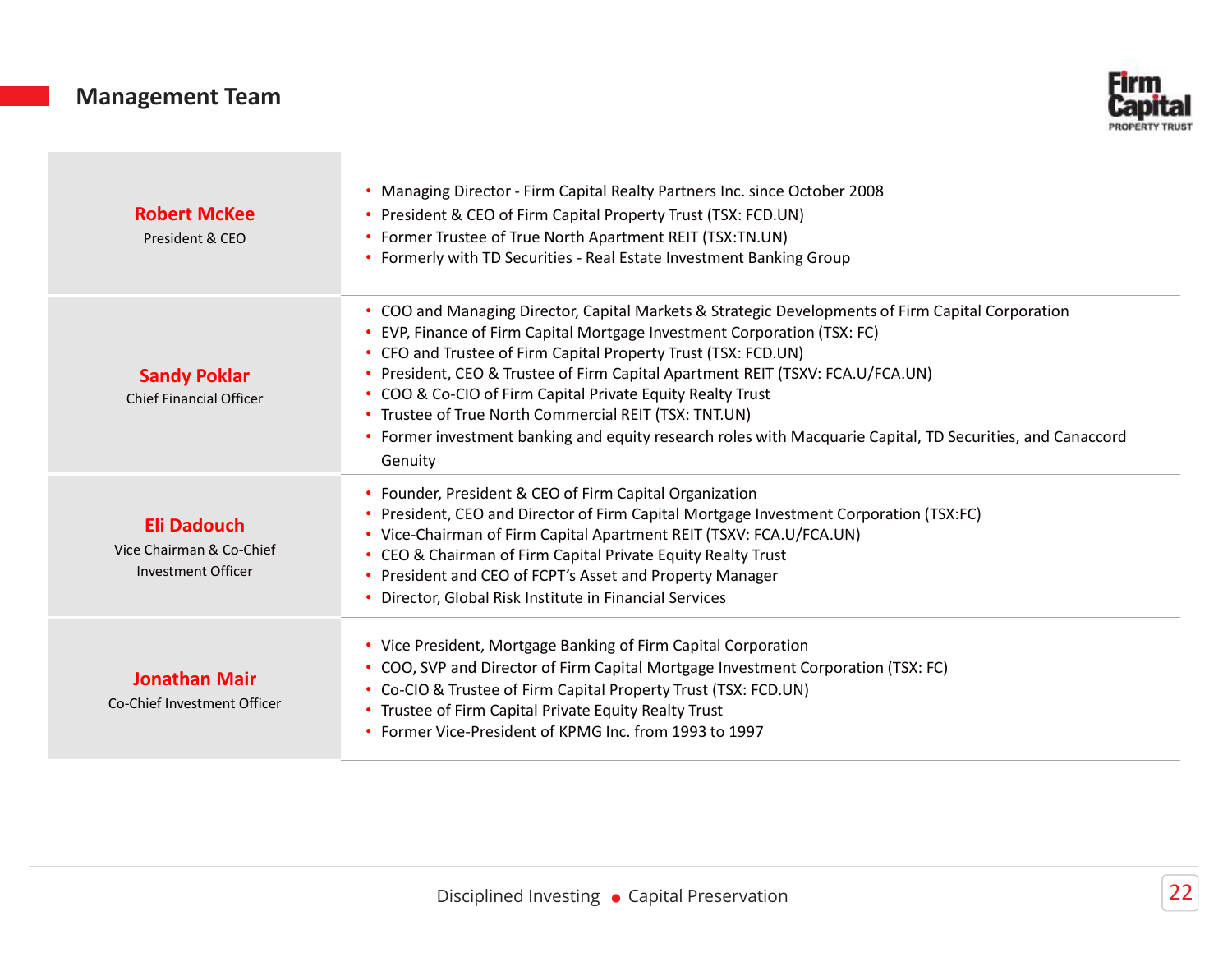#### Contact Information



### OUR CORE PRINCIPLES

INNOVATION



#### **TRUST**





#### RELATIONSHIPS

Firm<br>
Capital<br>
PROPERTY TRUST<br>
FIFM Capital builds strong, long-<br>
Term relationships with its<br>
partners, investors and clients.<br>
O, Canada. Since 1988, Firm Capital **Capital**<br>**Capital**<br>**RELATIONSHIPS**<br>Firm Capital builds strong, long-<br>term relationships with its<br>partners, investors and clients.<br>O, Canada. Since 1988, Firm Capital<br>ents in the private and public real

FRUST<br>
Firm Capital is a real estate minus firm Capital to<br>
execute on our commitment.<br>
Firm Capital is a real estate private equity investment firm and alternative impersant<br>
How the structuring a transaction.<br>
The Capita Firm Capital is a real estate private equity investment firm and alternative investment manager based in Toronto, Canada. Since 1988, Firm Capital is a real estate private equity investment firm and alternative investment CORE PRINCIPLES<br>
TRUST<br>
TRUST<br>
Our partners, investors and<br>
occuse on ture or minichants.<br>
EFITH Capital builds strong, long-<br>
occute on our commitment.<br>
EFITH Capital is a real estate private equity investment firm and al Examples and more interest markets, investors and an exceptible to the organization.<br>
Firm Capital is a real estate private equity investment firm and alternative investment manager based in Toronto, Canada. Since 1988, Fi Contact Information<br>
TRUST<br>
TRUST<br>
TRUST<br>
TRUST<br>
Capital estate an tuxe Firm Capital to and the Capital to the metal original brings<br>
cherats can tuxe Firm Capital to the US. Firm Capital for the US. Firm Capital for the U WHIT INST TRUST<br>
TRUST<br>
WERE PRINCIPLES<br>
THE CORRE PRINCIPLES<br>
Clearls can trust firm Gapital to discussed and the constrained to the constrained on our committent.<br>
Firm Gapital is a real estate private equity investment relationships. FRUST<br>
TRUST<br>
Our partners, investors and<br>
Clients can trust Firm Capital to<br>
Elents can trust Firm Capital to<br>
Elents can trust Firm Capital to<br>
Elents can trust Firm Capital to<br>
sexecute on our commitment.<br>
So a real est FRIST<br>
TRUST<br>
OUR CORE PRINCIPLES<br>
Our partners, investors and<br>
Clients can trust Firm Capital to<br>
Clients can trust Firm Capital to<br>
sexecute on our committent.<br>
Sexecute on our committent.<br>
Sexecute on the private equity FINCIPLE<br>
TRUST<br>
OUR CORE PRINCIPLE<br>
TRUST<br>
Execute on our commitment.<br>
Sexecute on our commitment.<br>
Sexecute on our commitment.<br>
Sexecute on our commitment.<br>
Sexecute on our commitment.<br>
Sexecute on our commitment.<br>
Sexec E PRINCIPLES<br>
INNOVATION<br>
Firm Capital brings an<br>
Innovative approach to partners, investors and clients.<br>
Etructuring a transaction.<br>
Etructuring a transaction.<br>
Etructuring a transaction.<br>
Letrnative investment manager b **E PRINCIPLES**<br> **E PRINCIPLES**<br> **E PRINCIPLES**<br> **E PRINCIPLES**<br> **EXELATIONSHIPS**<br> **EFICITE AND CONSUMED AND PRELATIONSHIPS**<br> **EFICITE AND PRINCIPLES**<br> **EFICITE AND PRINCIPLES**<br> **EFICITE AND PRINCIPLES**<br> **EFICITE AND PRINCI EPRINCIPLES**<br> **EPRINCIPLES**<br> **EPRINCIPLES**<br> **ELATIONSHIPS**<br> **ELATIONSHIPS**<br> **ELATIONSHIPS**<br>
Firm capital brings an<br>
structuring a transaction.<br> **ELATIONSHIPS**<br>
Firm capital builds strong, long-<br>
partners, investors and cl **Eirm**<br> **Capital**<br>
PROPERTY TRUST<br>
RELATIONSHIPS<br>
Firm Capital builds strong, long-<br>
term relationships with its<br>
partners, investors and clients.<br>
O, Canada. Since 1988, Firm Capital<br>
ents in the private and public real

| <b>Robert McKee</b>       | <b>Sandy Poklar</b>            | Eli Dadouch                 | Victoria Moayedi                       |  |
|---------------------------|--------------------------------|-----------------------------|----------------------------------------|--|
| President & CEO           | <b>Chief Financial Officer</b> | Vice Chairman, Co-CIO       | Director, Investor Relations & Private |  |
| T: 416.635.0221 X 250     | T: 416.635.0221 X 235          | T: 416.635.0221 X 231       | Client Capital                         |  |
| E: rmckee@firmcapital.com | E: spoklar@firmcapital.com     | E: edadouch@firmcapital.com | T: 416.635.0221 X 270                  |  |
|                           |                                |                             | E: vmoayedi@firmcapital.com            |  |

163 Cartwright Avenue, Toronto, Ontario, Canada M6A 1V5 T: 416.635.0221 www.FirmCapital.com